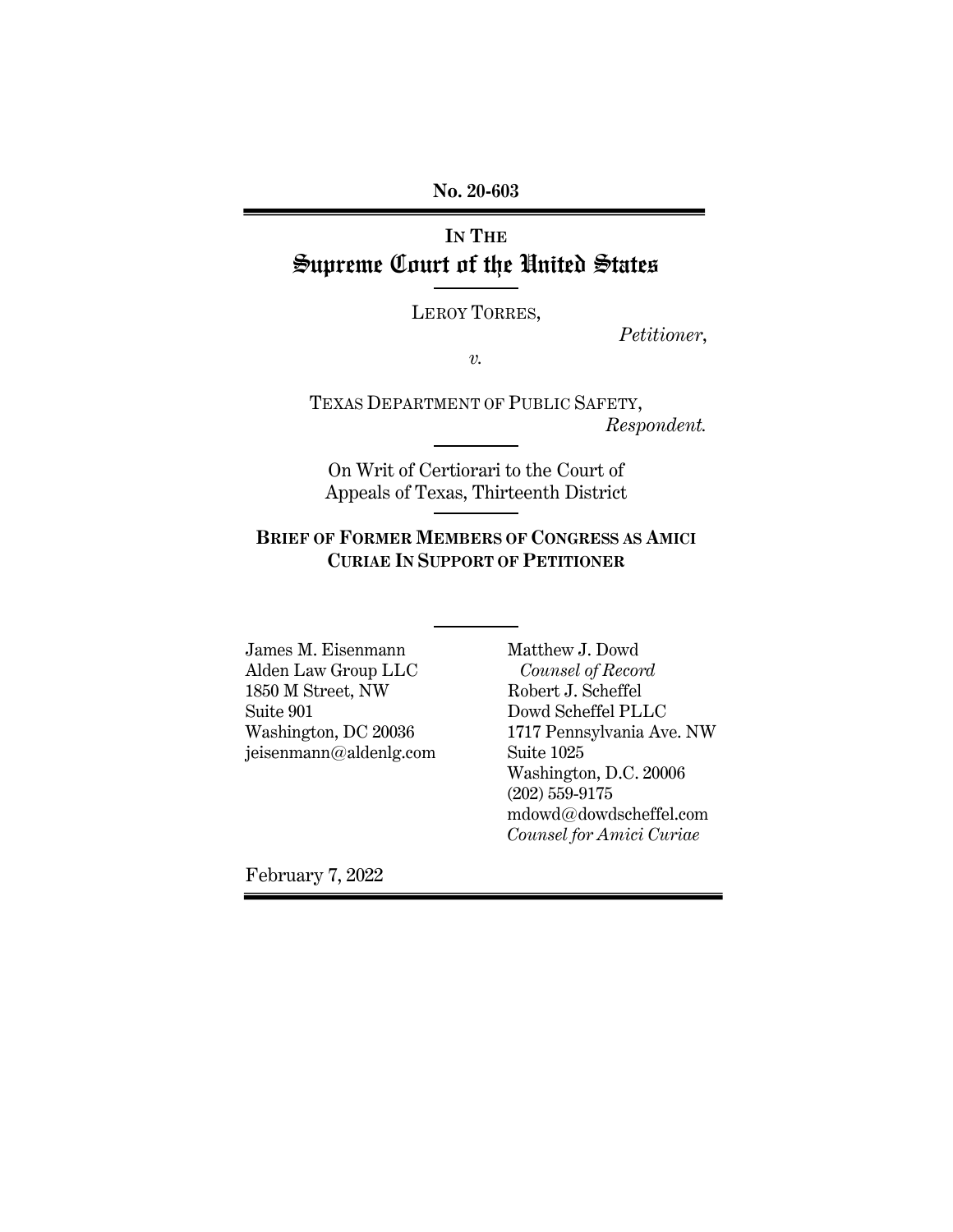## **TABLE OF CONTENTS**

|    | Page                                                                                                                                 |
|----|--------------------------------------------------------------------------------------------------------------------------------------|
|    |                                                                                                                                      |
|    |                                                                                                                                      |
|    |                                                                                                                                      |
|    |                                                                                                                                      |
| I. | The U.S. Constitution Empowers<br>Congress with Its War Powers4                                                                      |
| А. | The Constitution Broadly Grants War-<br>Related Responsibilities to Congress4                                                        |
| B. | Congress Has Regularly and<br>Necessarily Exercised Its Authority<br>under the War Powers Clauses to<br>Ensure the Nation's Military |
| П. | USERRA as an Effective Application of                                                                                                |
|    | III. The States Cannot Be Immune from                                                                                                |
| A. | The "Plan of the Convention" Does Not<br>Allow States to Opt Out of Legislation<br>Enacted Pursuant to Congress's War                |
| B. | The Court's 2021 Decision and<br>Reasoning in PennEast Pipeline Co. v.<br>New Jersey Support Petitioner's                            |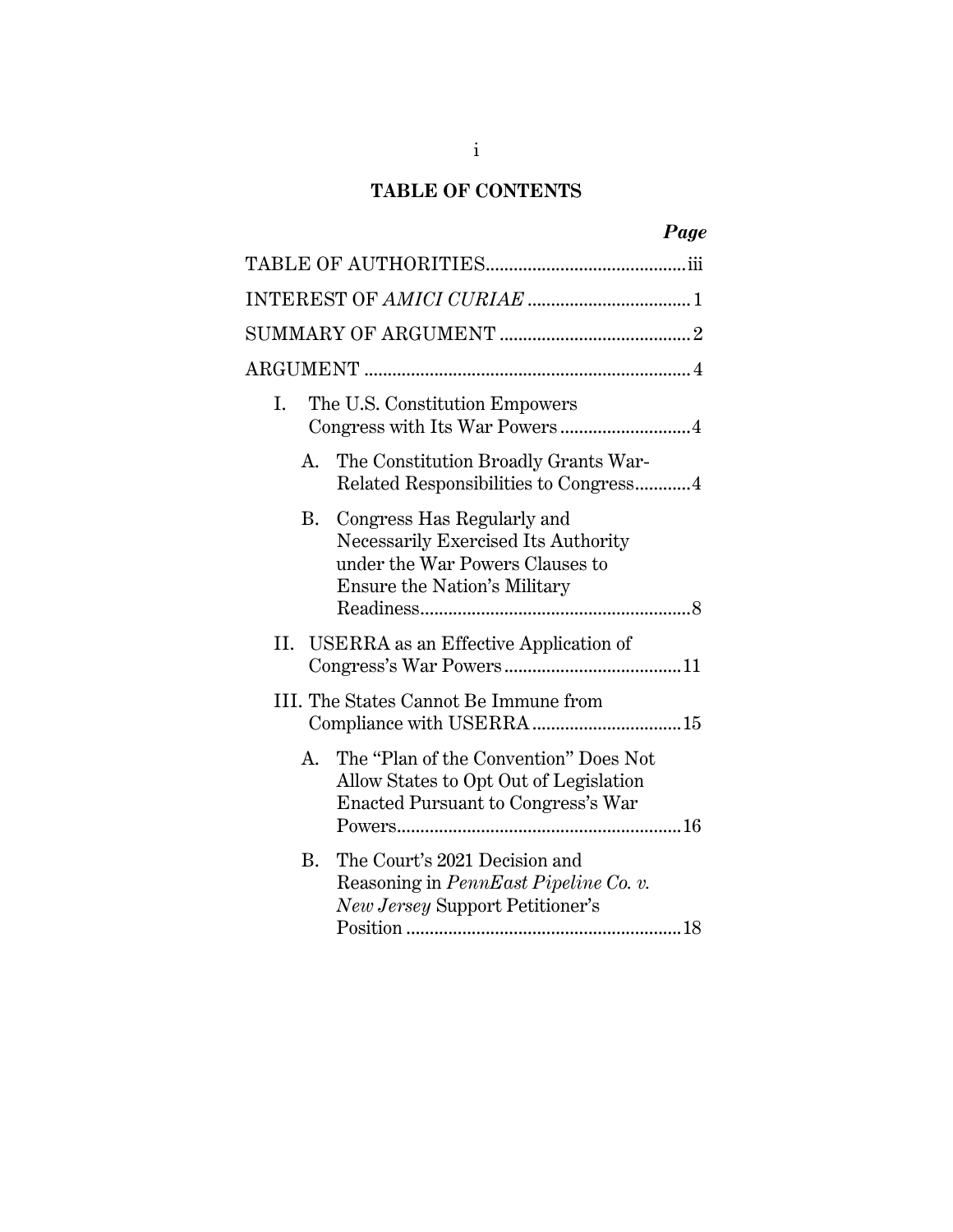| C. The Theory of State Immunity Would |  |
|---------------------------------------|--|
| Be Dangerously Disruptive to          |  |
| Congress's Responsibility to Ensure   |  |
| Uniform Military Readiness21          |  |
|                                       |  |
|                                       |  |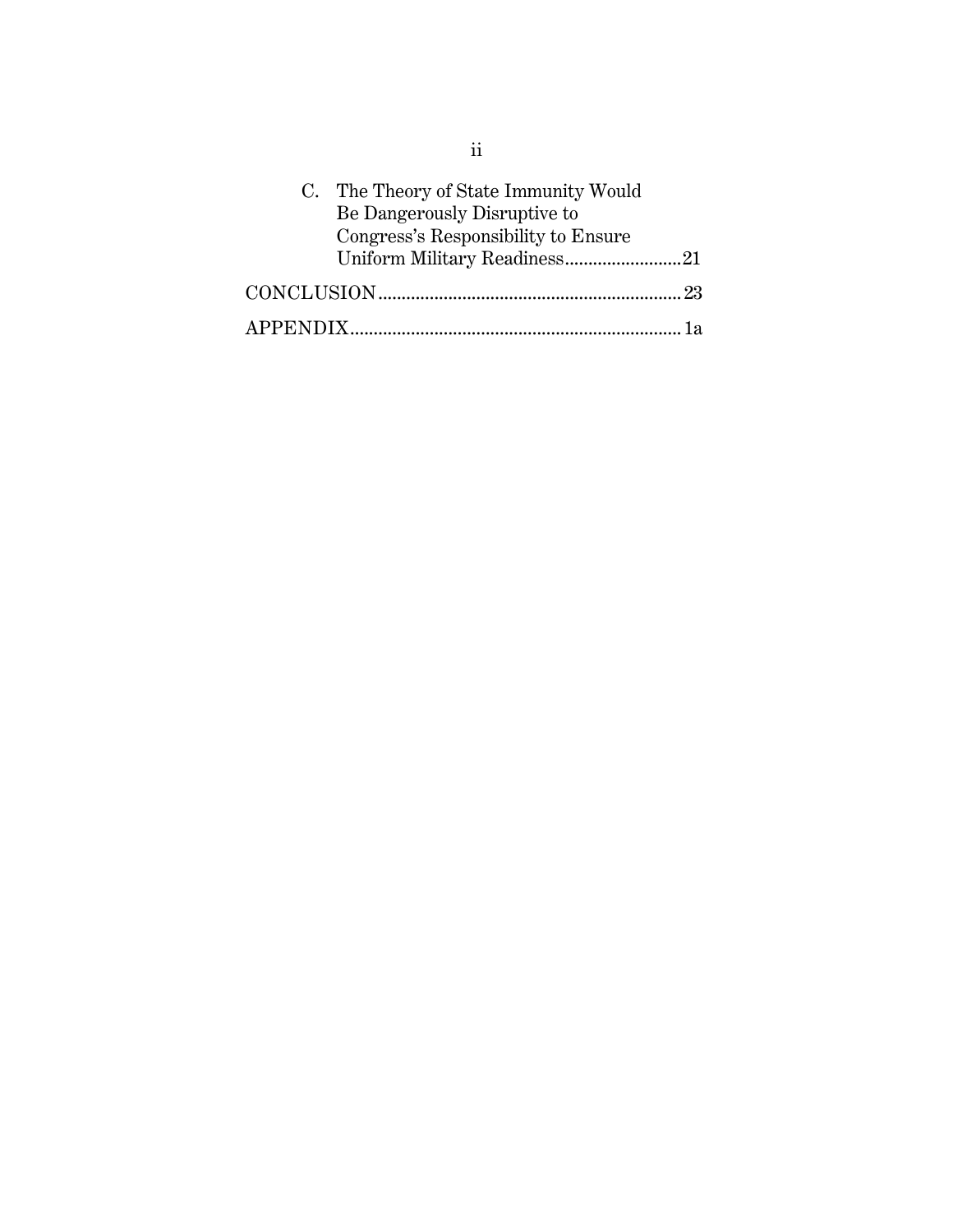## **TABLE OF AUTHORITIES**

# CASES Page(s)

| Alden v. Maine,                                                                                            |
|------------------------------------------------------------------------------------------------------------|
| Allen v. Cooper,                                                                                           |
| Anstadt v. Board of Regents of University<br>System of Georgia,<br>693 S.E.2d 868 (Ga. Ct. App. 2010)21-22 |
| Blatchford v. Native Village of Noatak,                                                                    |
| Central Virginia Community College v. Katz,                                                                |
| Cherokee Nation v. Southern Kansas Railway Co.,                                                            |
| Clark v. Virginia Department of State Police,                                                              |
| Ex parte New York,                                                                                         |
| Federal Maritime Commission v.<br>South Carolina Ports Authority,                                          |
| Fishgold v. Sullivan Drydock & Repair Corp.,                                                               |
| Florida Prepaid Postsecondary Educational<br>Expense Board v. College Savings Bank,                        |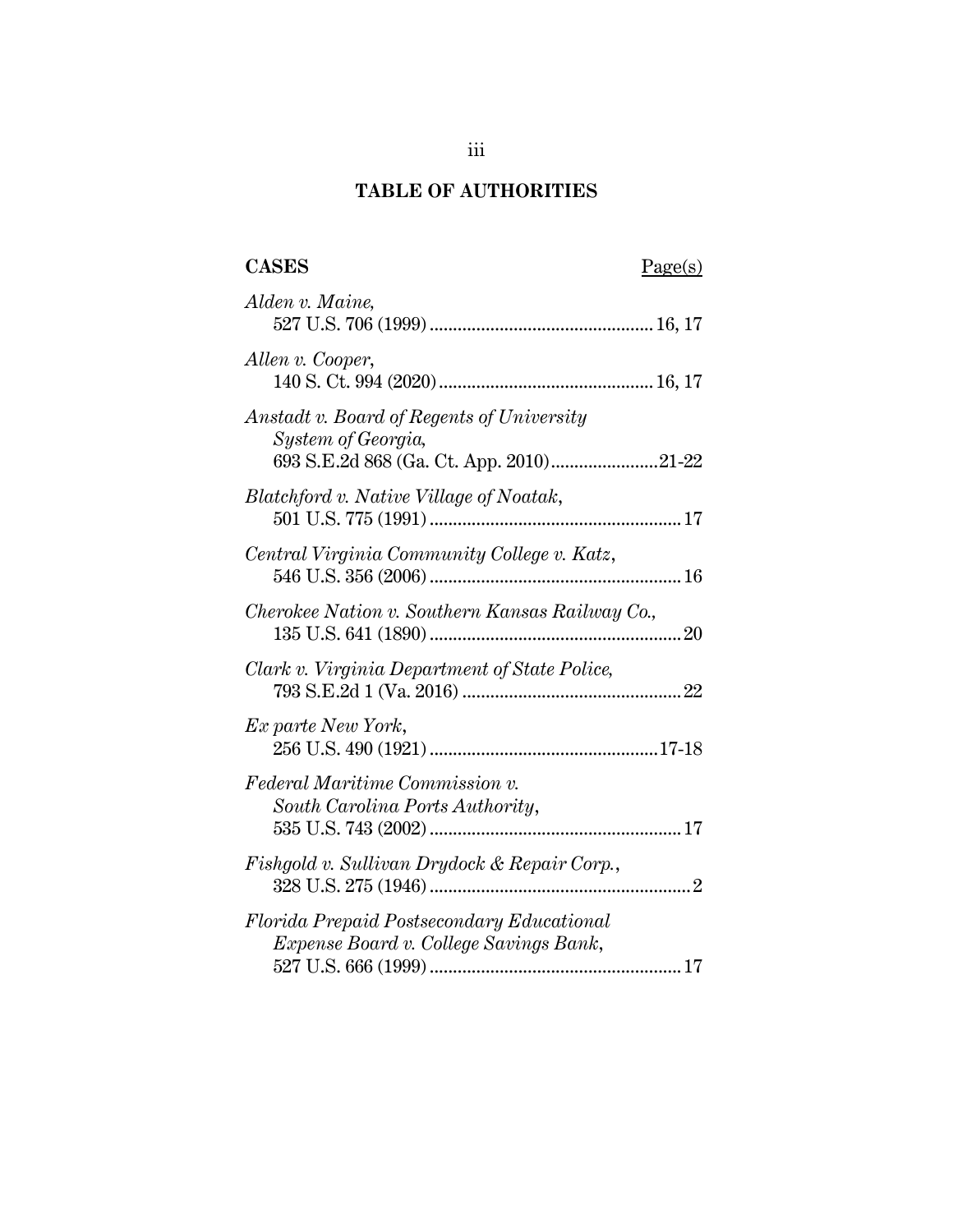| Franchise Tax Board of California v. Hyatt,                                           |  |
|---------------------------------------------------------------------------------------|--|
| Girouard v. United States,                                                            |  |
| Janowski v. Division of State Police,<br>Department of Safety & Homeland<br>Security, |  |
| Kohl v. United States,                                                                |  |
| Larkins v. Department of Mental Health &<br>Mental Retardation,                       |  |
| Lichter v. United States,                                                             |  |
| Mitchell v. Cohen,                                                                    |  |
| Mt. Healthy City School District<br>Board of Education v. Doyle,                      |  |
| PennEast Pipeline Co. v. New Jersey,                                                  |  |
| Principality of Monaco v. Mississippi,                                                |  |
| Printz v. United States,                                                              |  |
| Rumsfeld v. Forum for Academic &<br>Institutional Rights, Inc.,                       |  |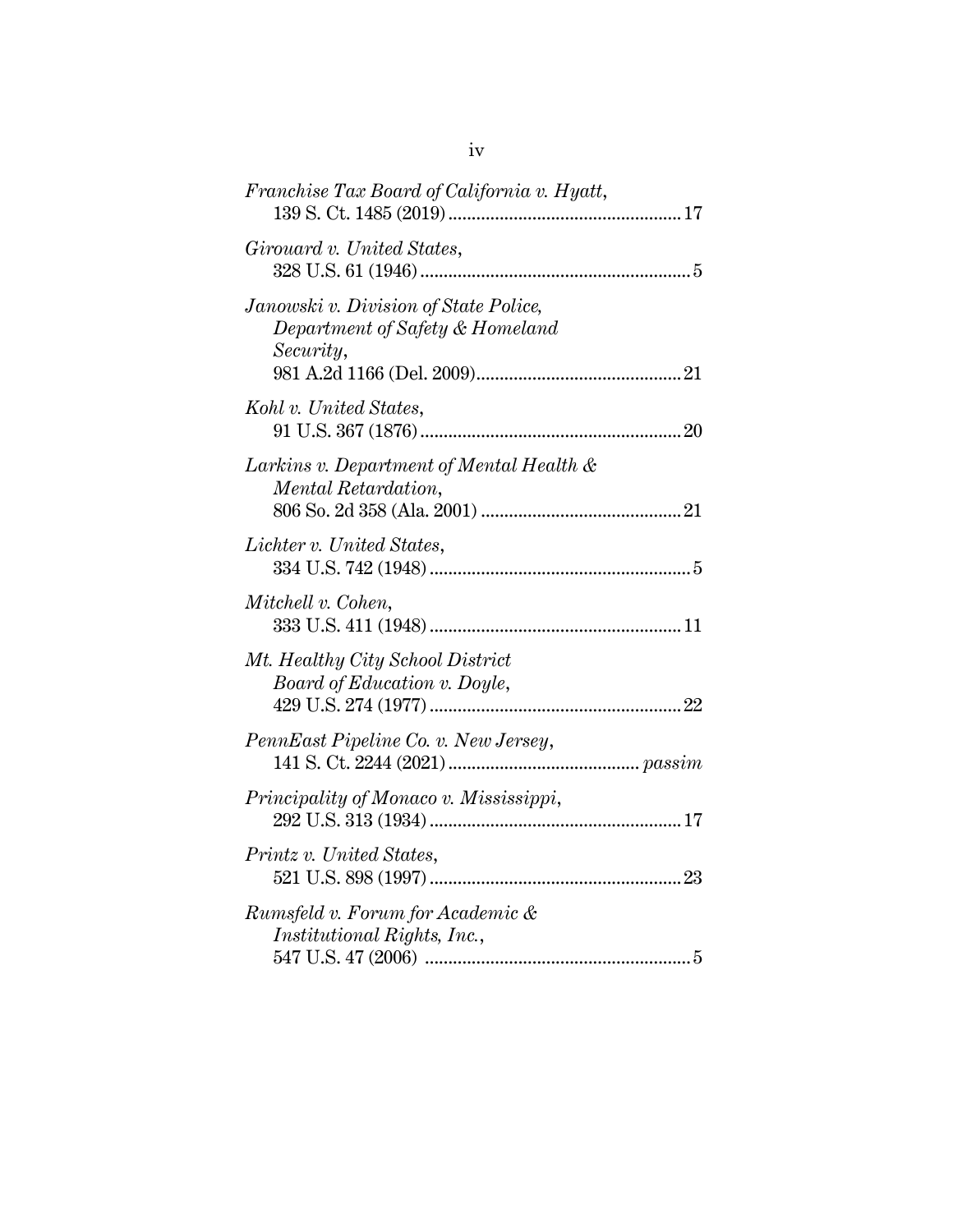| Selective Draft Law Cases,                                                        |  |
|-----------------------------------------------------------------------------------|--|
| Seminole Tribe of Florida v. Florida,                                             |  |
| Smith v. Reeves,                                                                  |  |
| Smith v. Tennessee National Guard,<br>387 S.W.3d 570 (Tenn. Ct. App. 2012), cert. |  |
| South Dakota v. North Carolina,                                                   |  |
| State of Florida, Department of Highway<br>Safety & Motor Vehicles v. Hightower,  |  |
| Stockton v. Baltimore & New York<br>Railroad Co.,                                 |  |
| United States v. O'Brien,                                                         |  |
| United States v. Dow,                                                             |  |
| United States v. Macintosh,                                                       |  |
| United States v. Texas,                                                           |  |
| Youngstown Sheet & Tube Co. v. Sawyer,                                            |  |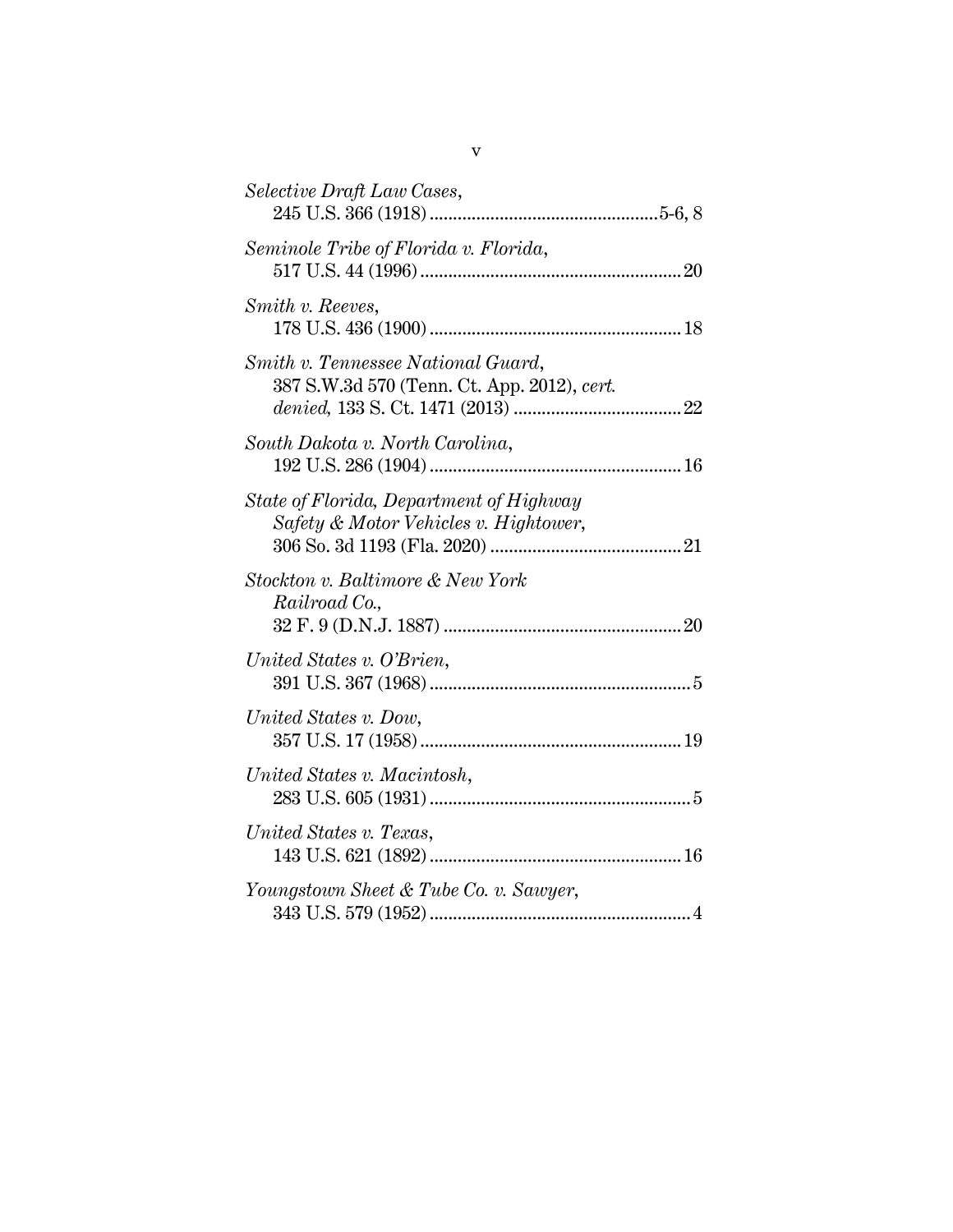## **CONSTITUTIONAL PROVISIONS**

## U.S. Const.,

# **U.S. STATUTES**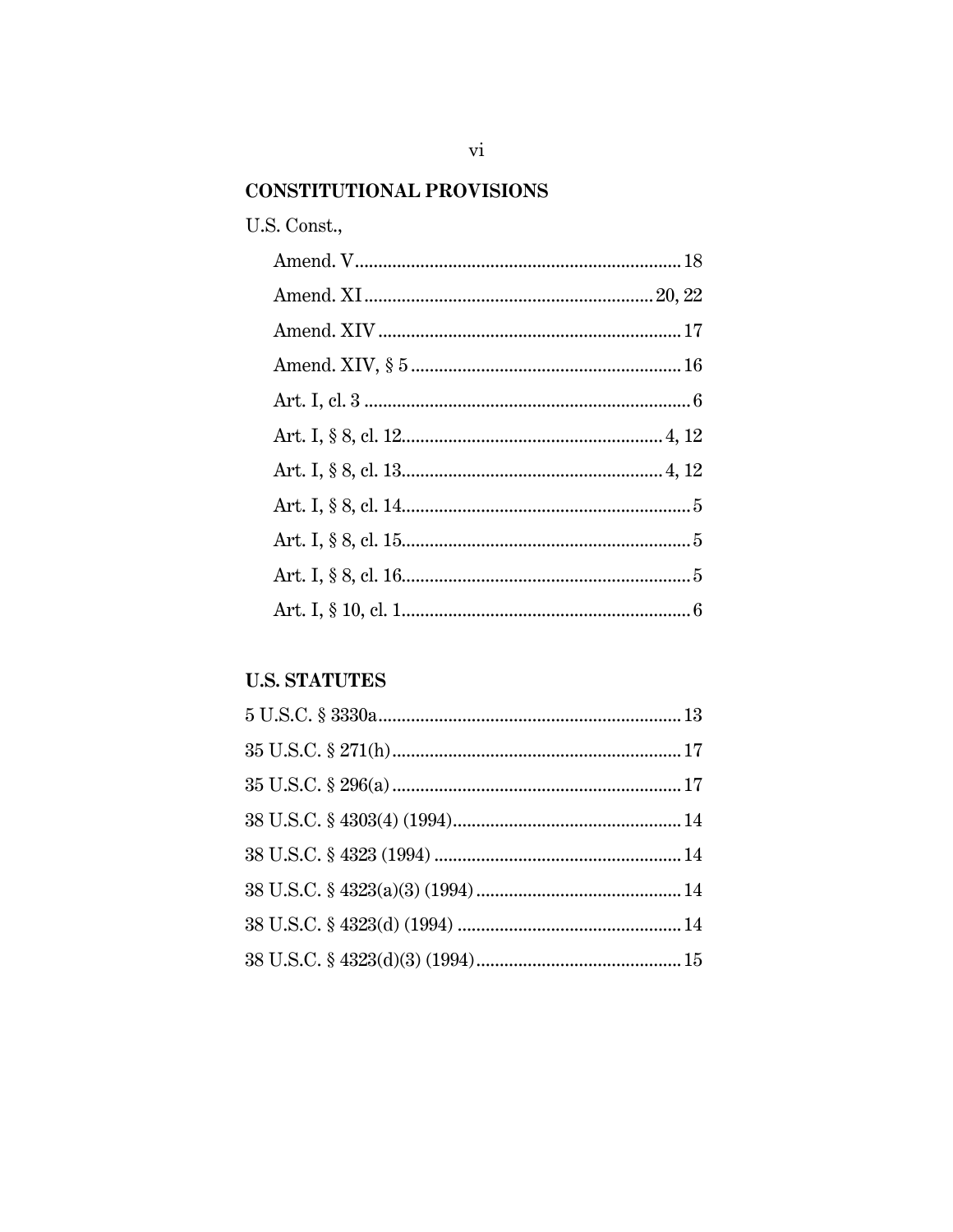| H.R. Rep. No. 448,                                                                                           |
|--------------------------------------------------------------------------------------------------------------|
| Rep. of Comm. on Vets' Affs.,                                                                                |
| Selective Service Act of 1948,                                                                               |
| Selective Training and Service Act, 1940 Act,                                                                |
|                                                                                                              |
|                                                                                                              |
| Uniformed Services Employment and<br>Reemployment Rights Act of 1994,<br>Pub. L. No. 103-353, 108 Stat. 3149 |
| Veterans Benefits Act,                                                                                       |
| Veterans Preference Act of 1944 (VPA),                                                                       |
| Veterans Programs Enhancement Assistance<br>Act of 1998,<br>Pub. L. No. 105-368, 112 Stat. 3315 10           |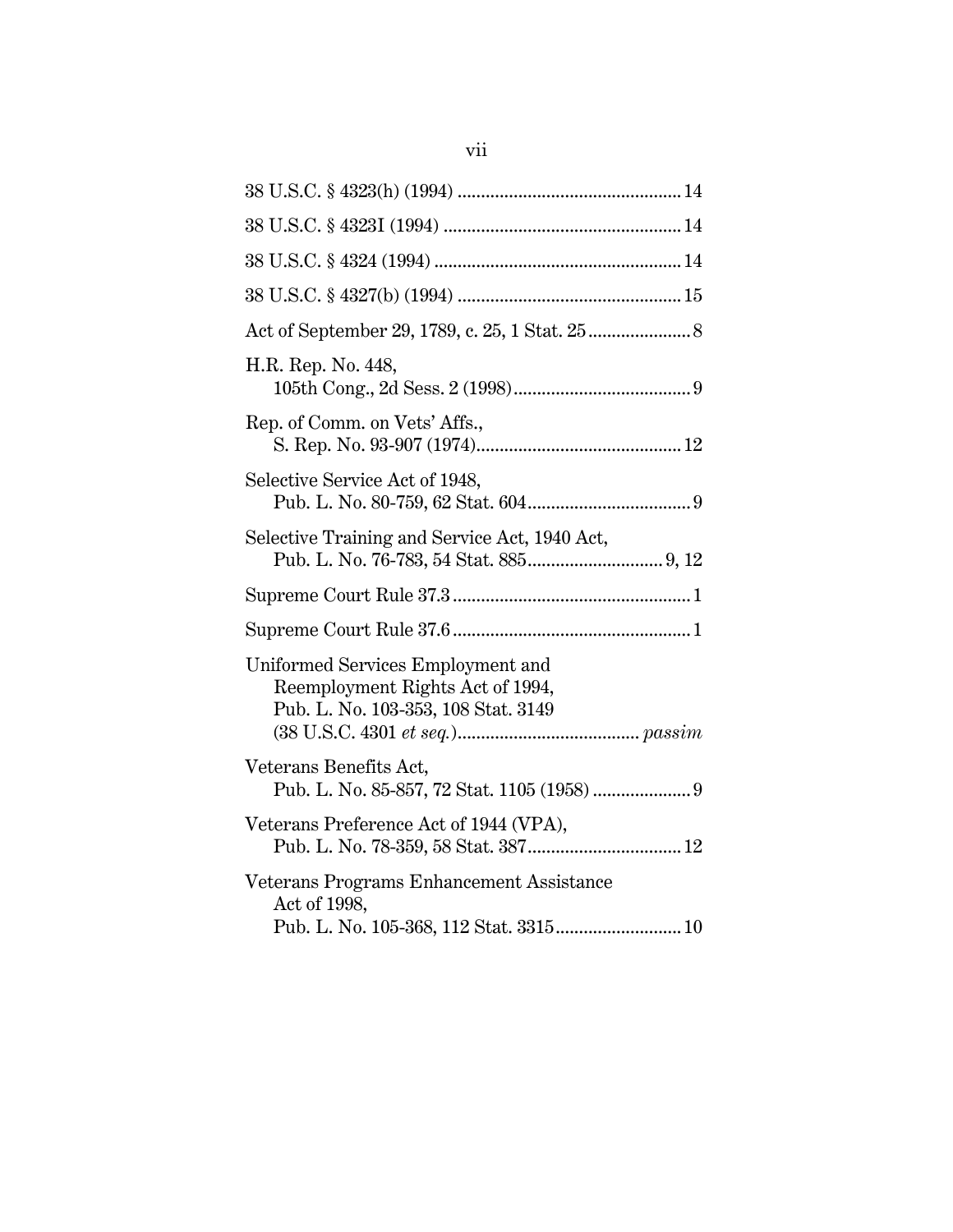| Vietnam Era Veterans' Readjustment |  |
|------------------------------------|--|
| Assistance Act of 1974,            |  |
|                                    |  |

# **OTHER AUTHORITIES**

| Jeffrey M. Hirsch,<br>War Powers Abrogation,                                                                         |
|----------------------------------------------------------------------------------------------------------------------|
| Jonathan Elliot,<br>The Debates in the Several State<br>Conventions of the Adoption                                  |
| Settlement Agreement,<br>Goodman v. City of New York,<br>No. 1:10-cv-05236-RJS                                       |
| President Franklin D. Roosevelt,<br>Letter to Representative Ramspeck (1944)11                                       |
| U.S. Merit Systems Protection Board,<br>Veterans' Employment Redress in the<br>Federal Civil Service 2 (2014) 12, 14 |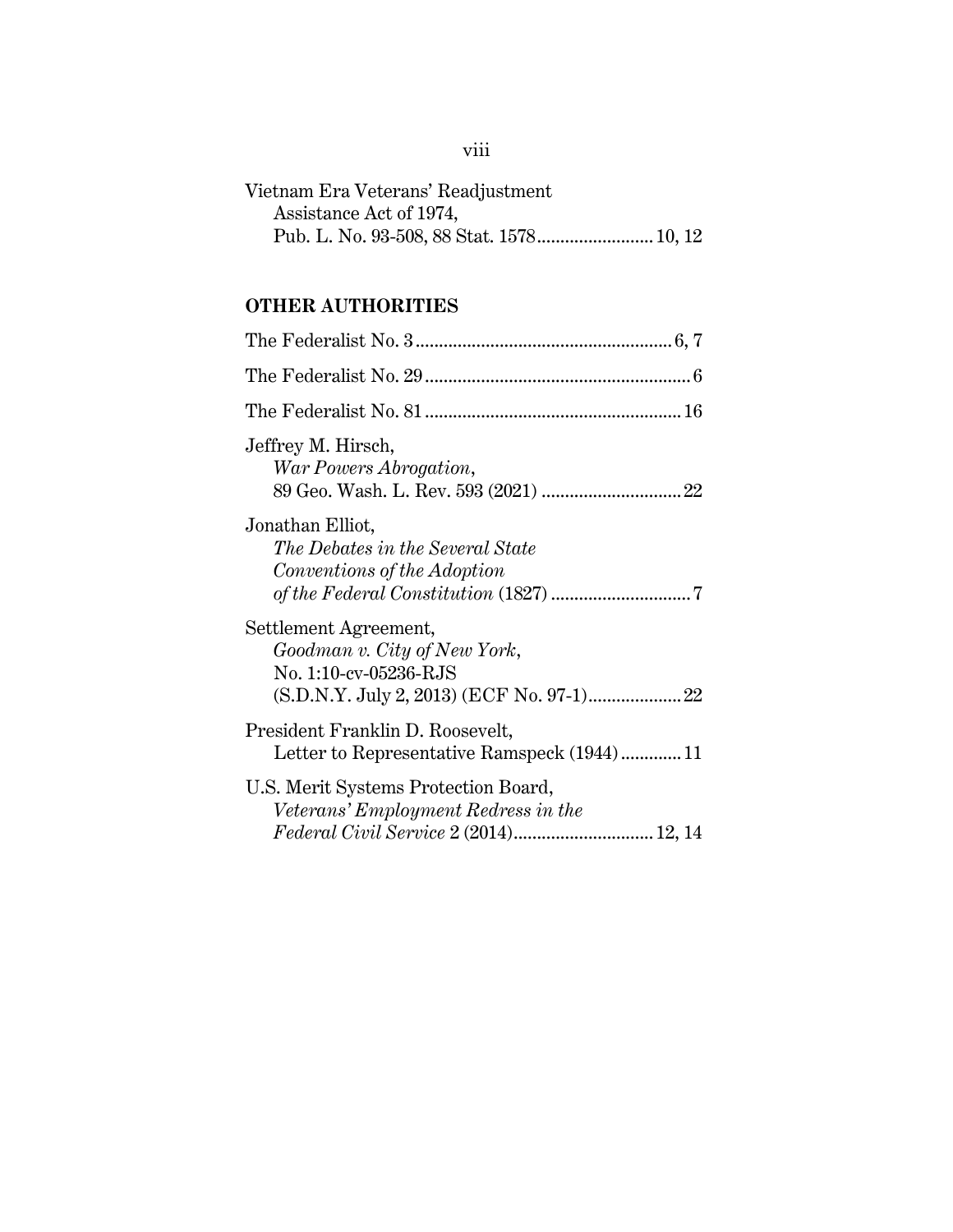#### **INTEREST OF** *AMICI CURIAE<sup>1</sup>*

*Amici* are a bipartisan group of former members of the U.S. Senate and House of Representatives, all of whom have devoted varying years of service to the United States as members of Congress. As part of that in Congress, *amici* have developed an understanding of the importance of Congress's role in overseeing various aspects the Nation's military branches.

Whether through appropriations, oversight, or other activities, *amici* as former members of Congress have a unique and important perspective on what is necessary to ensure that the Nation's military forces remain adequately funded and prepared to defend the Nation. Many, if not all, of *amici* were actively involved with various legislation affecting the rights of servicemembers of our Nation's military branches. Some Former Members served on Senate or House committees responsible for military-related oversight or legislation. Others introduced or worked on bills that, directly or indirectly, concerned the rights and responsibilities of servicemembers and veterans. These legislative activities implicated in many ways Congress's important and weighty responsibilities under the Constitution's War Powers Clauses.

<sup>1</sup> Pursuant to Supreme Court Rule 37.3, counsel of record for all parties consented to the filing of this brief through their respective letters of blanket consent filed with the Court. Pursuant to Supreme Court Rule 37.6, *amici curiae* state that no counsel for any party authored this brief in whole or in part and that no entity or person, aside from *amicus curiae*, its members, and its counsel, made any monetary contribution toward the preparation or submission of this brief.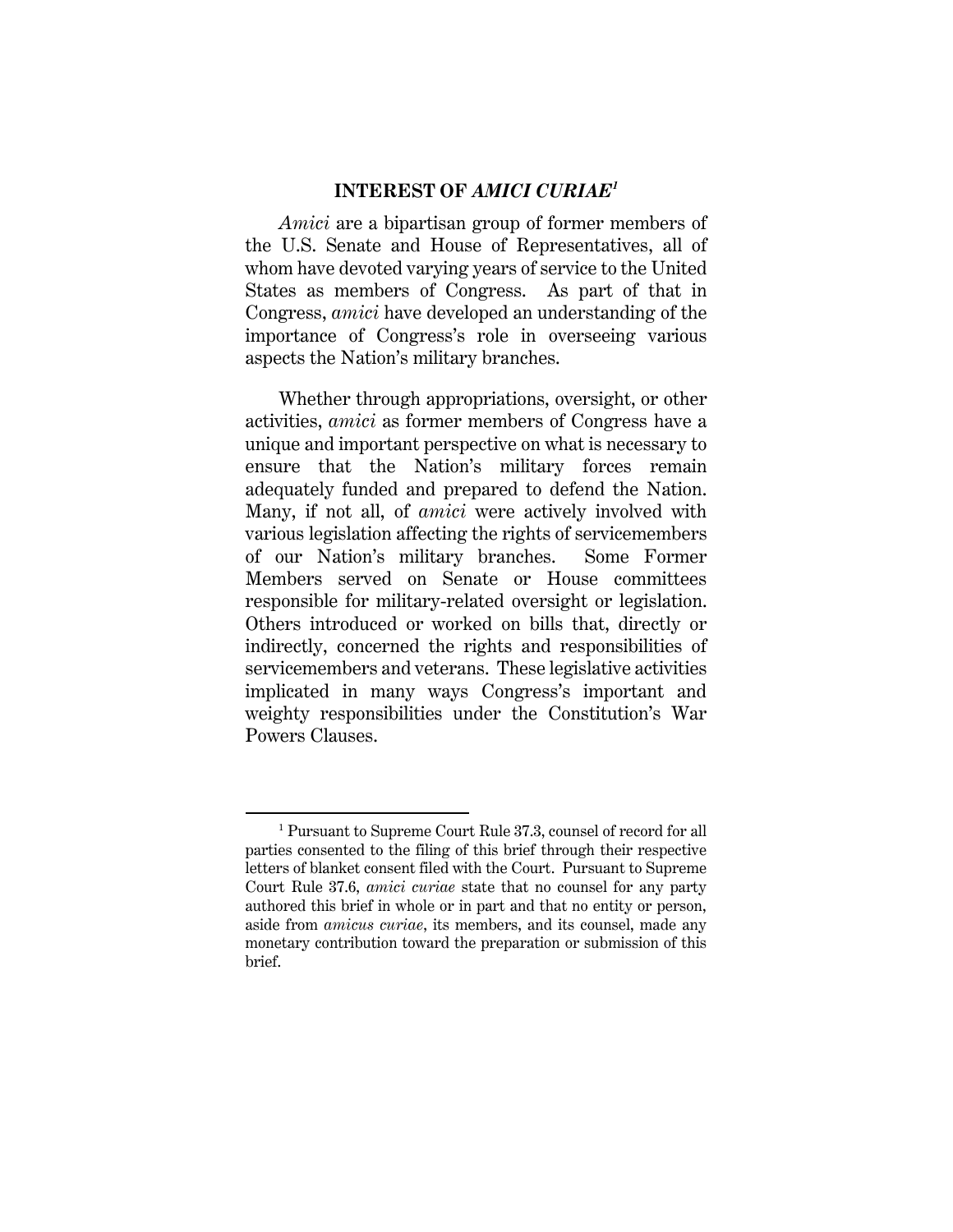Additionally, several *amici* are veterans themselves. Through their military service and their relationships with other veterans, they understand the critical importance of protecting the reemployment rights of our Nation's men and women who serve in the military branches.

*Amici* therefore have a substantial interest in ensuring that this Court respects the constitutional structure as embodied by the War Powers Clauses. That structure flows from the text and structure of the Constitution, the historical evidence concerning the War Powers, and the utmost importance that the War Powers have in protecting and defending our Nation.

#### **SUMMARY OF ARGUMENT**

He who was called to the colors was not to be penalized on his return by reason of his absence from his civilian job. He was, moreover, to gain by his service for his country an advantage which the law withheld from those who stayed behind.

*Fishgold v. Sullivan Drydock & Repair Corp.*, 328 U.S. 275, 284 (1946).

The sentiment expressed in Justice Douglas's words, when writing for the Court, applies with equal force today as they did almost eighty years ago—and perhaps with more force as the composition of our Nation's military force has expanded beyond just men.

First, the Constitution sets forth the War Powers in broad terms. That broad grant of authority to Congress from the States is evidenced in the text, structure, and history of the Constitution.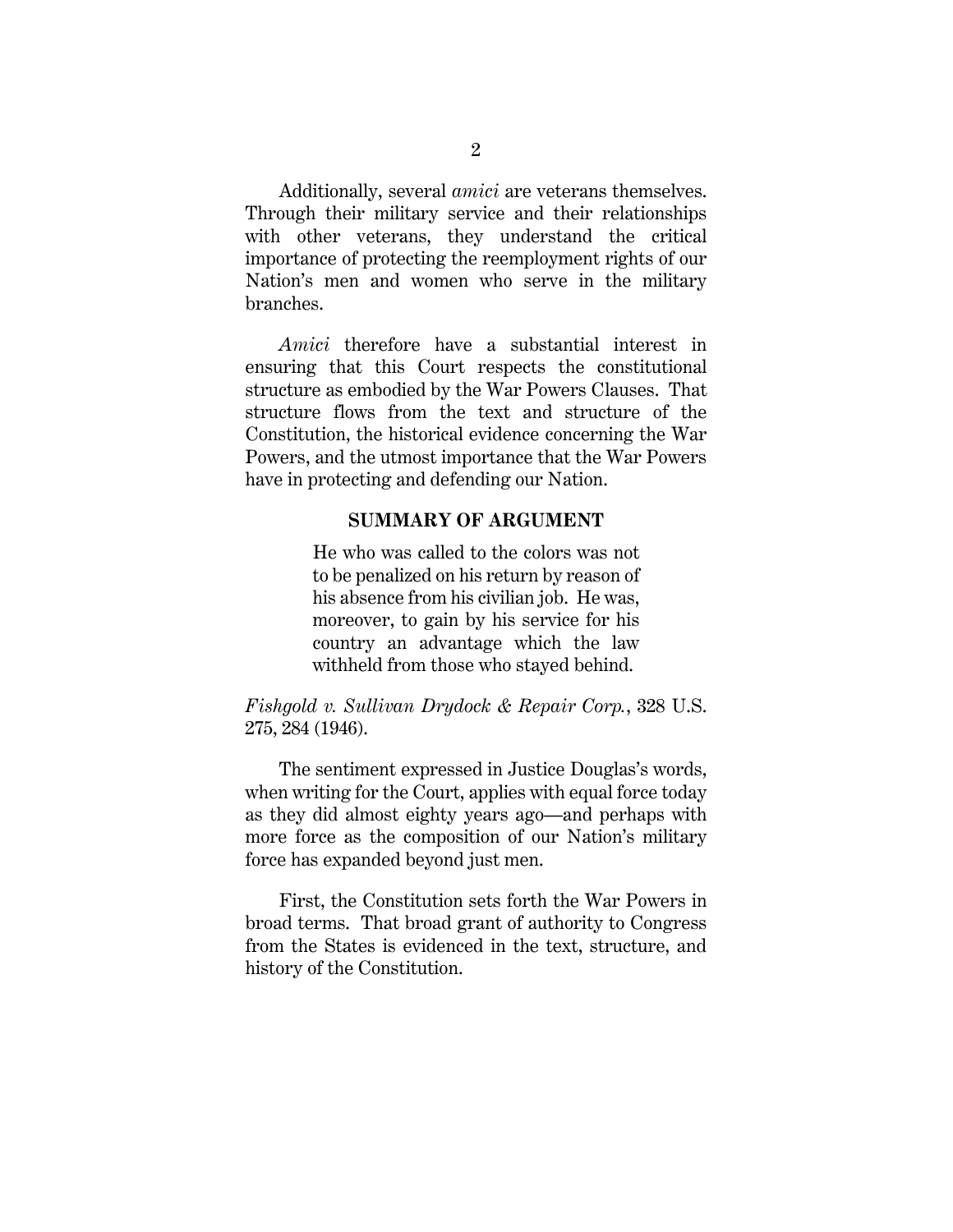Second, USERRA is but one example of Congress exercising its authority under the War Powers Clauses and enacting legislation that relates directly to the recruitment and maintenance of the U.S. armed forces. USERRA is a critically important piece of legislation that ensures that our Nation's servicemembers and veterans are not discriminated against by State and private employers. As part of its responsibilities under the War Powers, Congress must be able to pass such legislation so that State and private employers do not discriminate against military servicemembers and veterans.

Third, an examination of the plan of the constitutional convention confirms that the States ceded any authority to claim immunity to Congressional action under the War Powers. A waiver of immunity under the "plan of the Convention" is and should be a rare instance under the Constitution. But if one area qualifies, it is certainly the War Powers. Congress must be able to uniformly make laws pursuant to its War Powers without being beholden to claims of State immunity. USERRA is one such critical piece of legislation.

As this Court held only last term, States waived any immunity, pursuant to the plan of the Convention, to being sued for money damages pursuant to the Constitution's eminent domain power. If the Constitution authorizes those types of suits against states, then the Constitution certainly authorizes suits and other remedies to enforce rights granted to servicemembers and veterans in legislation duly enacted pursuant to the War Powers.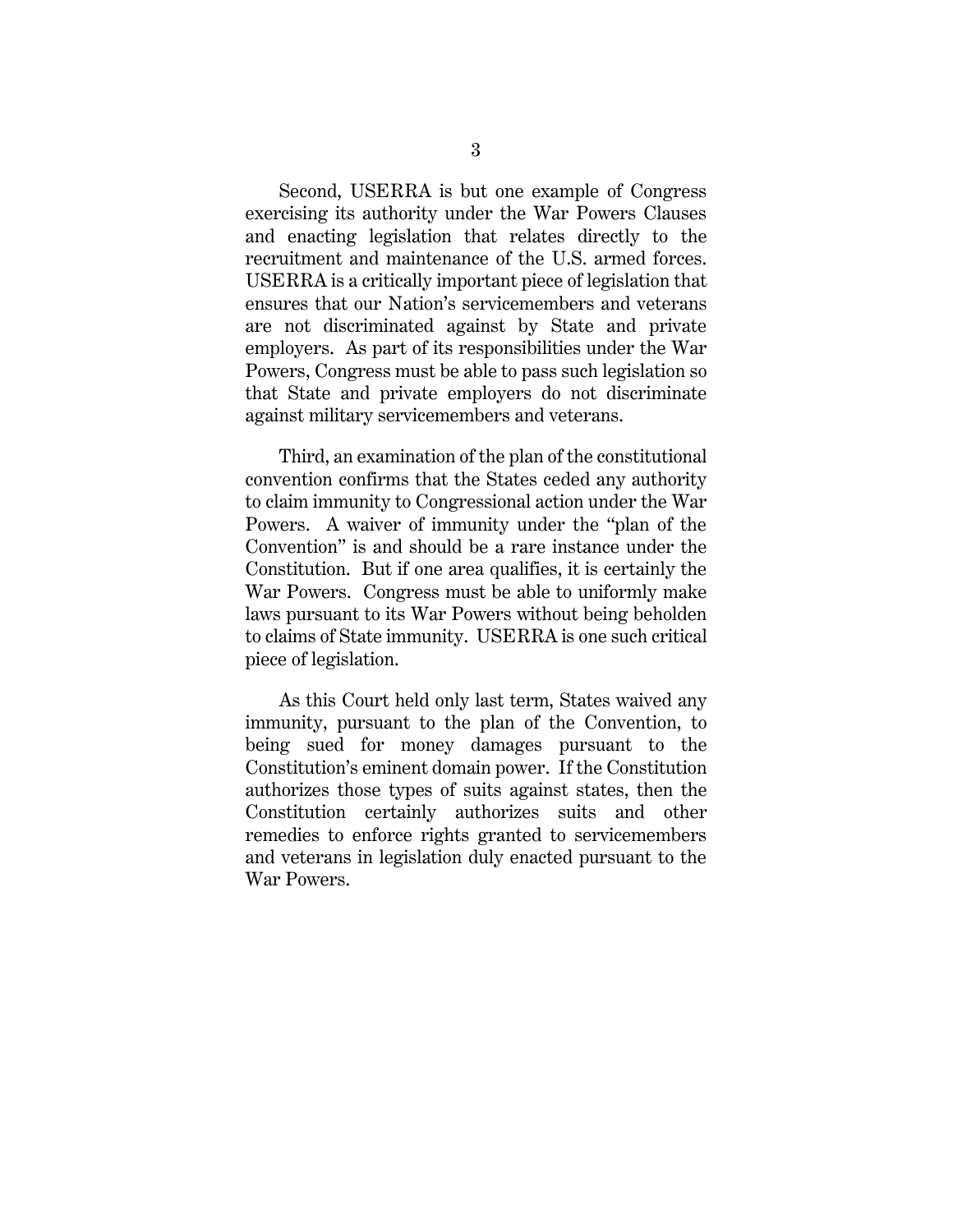#### **ARGUMENT**

#### **I. The U.S. Constitution Empowers Congress with Its War Powers**

*Amici* start with the Constitution and the broad War Powers granted to the Congress from the citizens of the States. Based on that broad grant of power, Congress not the States—has been the critical component of our Government that is responsible for taking military actions necessary to protect the Nation.

#### **A. The Constitution Broadly Grants War-Related Responsibilities to Congress**

The Constitution establishes and assigns the various powers across the three branches of government: the Legislative Branch under Article I; the Executive Branch under Article II; and the Judicial Branch under Article III. Since the Nation's early days, the success of our form of government depends on a continued need to respect the separation of powers under the Constitution. *See Youngstown Sheet & Tube Co. v. Sawyer*, 343 U.S. 579, 644 (1952) (Jackson, J. concurring) (noting the "Constitution's policy that Congress, not the Executive, should control utilization of the war power as an instrument of domestic policy").

The separation of powers is particularly acute for governing the Nation's wartime-related functions and activities. Congress is empowered "[t]o declare War, grant Letters of Marque and Reprisal, and make Rules concerning Captures on Land and Water." Congress is also granted the power "[t]o raise and support Armies." U.S. Const. Art. I, § 8, cls. 12–13. It similarly has the power to "provide and maintain a Navy." *Id.*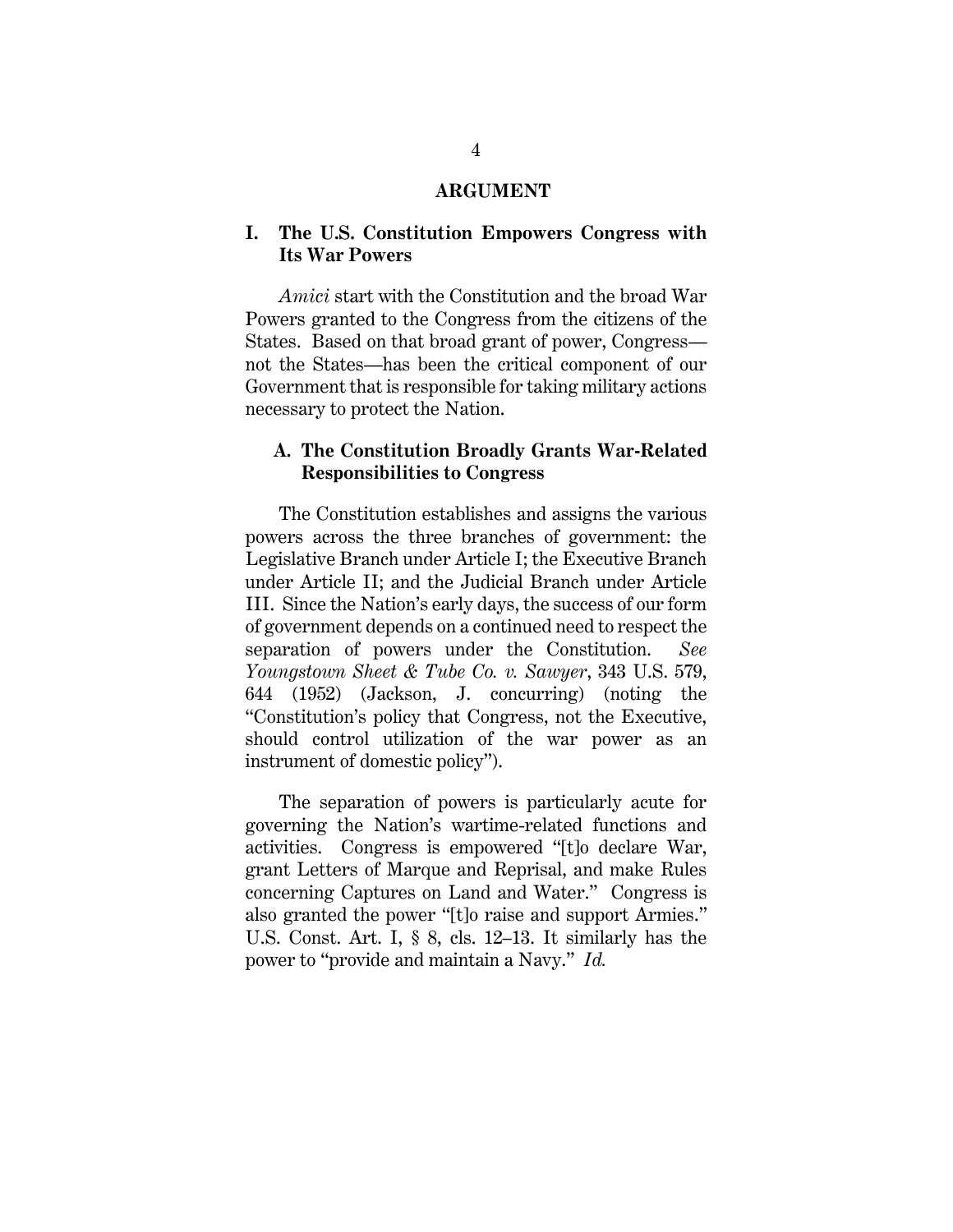The Constitution continues with further enumerated war-related powers, granted *only* to the Congress:

> To make Rules for the Government and Regulation of the land and naval Forces;

> To provide for calling forth the Militia to execute the Laws of the Union, suppress Insurrections and repel Invasions;

> To provide for organizing, arming, and disciplining, the Militia, and for governing such Part of them as may be employed in the Service of the United States, reserving to the States respectively, the Appointment of the Officers, and the Authority of training the Militia according to the discipline prescribed by Congress[.]

U.S. Const. Art. I, § 8, cls. 14–16.

As this Court has recognized time and again, the aforementioned war powers are "broad and sweeping." *Rumsfeld v. Forum for Academic & Inst'l Rights, Inc.*, 547 U.S. 47, 58 (2006); *accord United States v. O'Brien*, 391 U.S. 367, 377 (1968) ("The power of Congress to classify and conscript manpower for military service is 'beyond question.'" (quoting *Lichter v. United States*, 334 U.S. 742, 756 (1948))); *United States v. Macintosh*, 283 U.S. 605, 622 (1931) ("From its very nature, the war power, when necessity calls for its exercise, tolerates no qualifications or limitations, unless found in the Constitution or in applicable principles of international law."), *overruled in part on other grounds by Girouard v. United States*, 328 U.S. 61 (1946); *Selective Draft Law*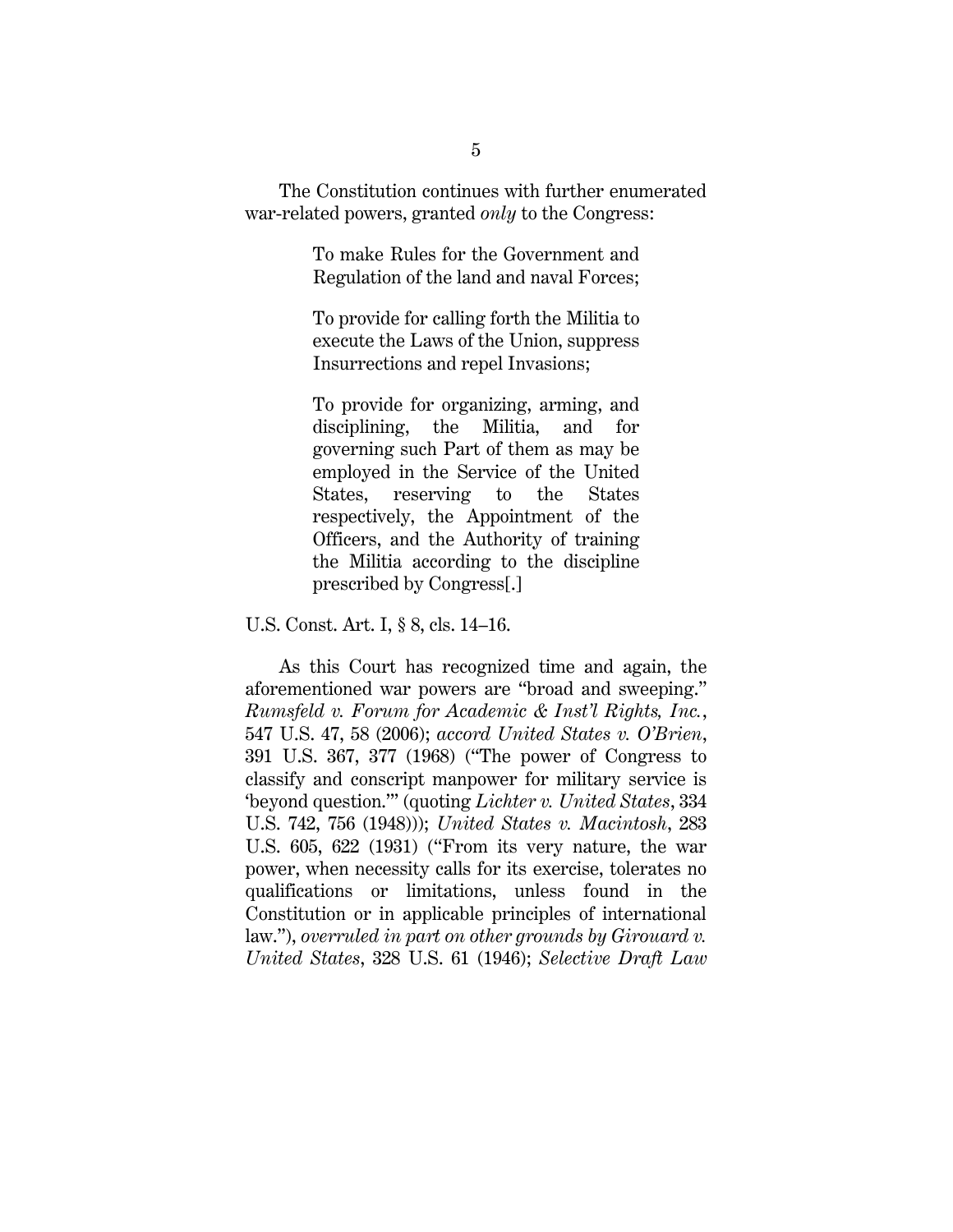*Cases*, 245 U.S. 366, 381 (1918) (explaining that the Constitution "manifestly intended to give . . . all" authority "to raise armies" to Congress and "leave none to the States").

Moreover, the Constitution expressly forbids States from exercising war-related activities. No State can "grant Letters of Marque and Reprisal." U.S. Const. Art. 1 § 10, cl. 1. Nor can any State "keep Troops, or Ships of War in time of Peace." U.S. Const., Art. 1, cl. 3*.* Along similar lines, a State cannot "engage in War, unless actually invaded, or in such imminent Danger as will not admit of delay." *Id.*

The express exclusion of the States from the authority or responsibility for war-related activities is eminently reasonable, from both historical and practical perspectives. The Framers understood that, in military matters, the new nation had to be as one, particularly given the failures of the less centralized powers of the Articles of Confederation. It is indeed difficult to envision any modern nation that could succeed without military responsibilities and authority being exclusive to the main national government.

This understanding of the Framers is evident through their contemporaneous writings. The writings of Alexander Hamilton, James Madison, and John Jay emphasized a strong national government being responsible for the Nation's military defense. *See e.g.*, The Federalist Nos. 3, 29.

For instance, John Jay explained, in Federalist No. 3, that a national military response would be far more effective than individual States when responding to threats from neighboring foreign territories: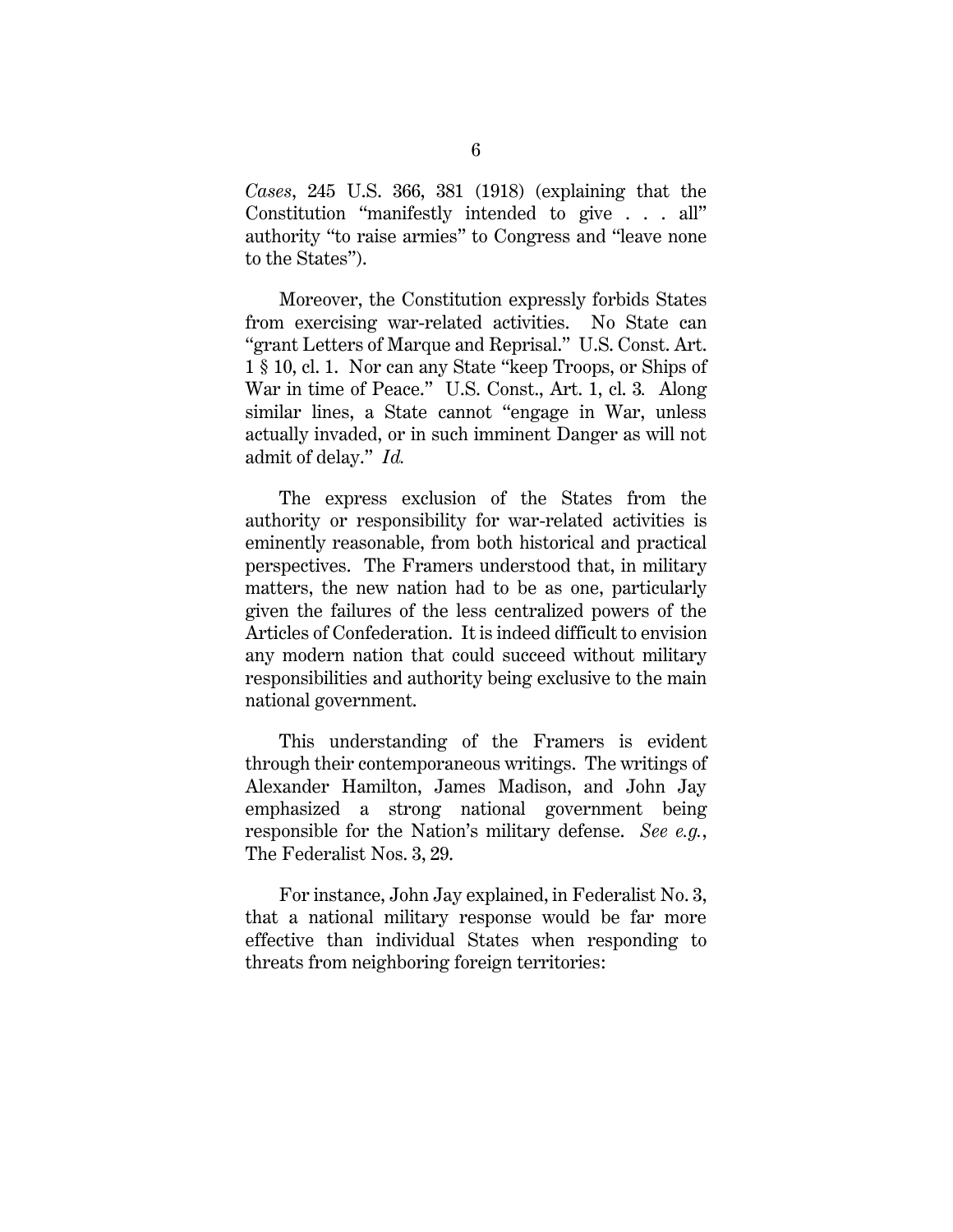The neighborhood of Spanish and British territories, bordering on some States and not on others, naturally confines the causes of quarrel more immediately to the borderers. The bordering States, if any, will be those who, under the impulse of sudden irritation, and a quick sense of apparent interest or injury, will be most likely, by direct violence, to excite war with these nations; and nothing can so effectually obviate that danger as a national government, whose wisdom and prudence will not be diminished by the passions which actuate the parties immediately interested.

The Federalist No. 3.

The debates in the state conventions highlighted the same understanding that the country's military was the responsibility of the federal government, not the States. *See* Jonathan Elliot, The Debates in the Several State Conventions of the Adoption of the Federal Constitution Vol. I, 419 (1827) (Alexander Hamilton: "To avoid the evils deducible from these observations, we must establish a general and national government, completely sovereign, and annihilate the state distinctions and state operations; and unless we do this, no good purpose can be answered."); *id.* at Vol. III, 393 (James Madison: "The safety of the Union and particular states re- quires that the general government should have power to repel foreign invasions."); *id.* at Vol. II, 214 (Robert Livingston expressing similar views).

The Constitution thus broadly authorized the federal government the near-exclusive power and responsibility

7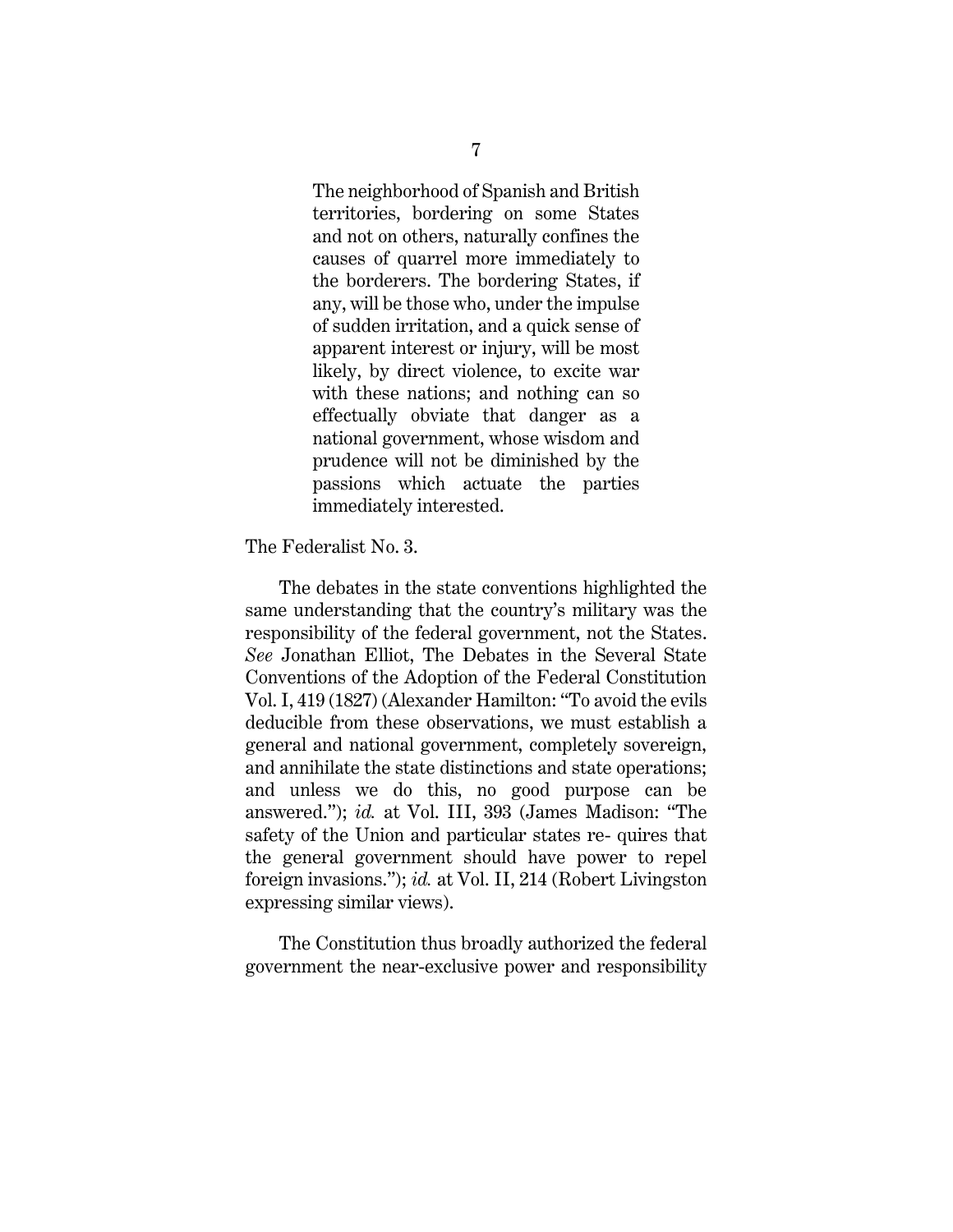for war-related activities. At the same time, the Constitution affirmatively sets forth that the States are *not* permitted to engage in war-related activities. Of all the powers of a government, war-related powers are the powers that are most necessary to address an existential threat to the government itself. For that reason, of all the enumerated powers in the Constitution, the War Powers must be one where States ceded to the authority of the United States.

### **B. Congress Has Regularly and Necessarily Exercised Its Authority under the War Powers Clauses to Ensure the Nation's Military Readiness**

Pursuant to the broad authorization of the War Powers Clauses, Congress has over the years used that authority to enact legislation to accomplish its responsibilities. Congress has sought to ensure a faithful execution of those responsibilities, whether through legislation or oversight activities.

Turning to earlier years of our Nation's history, Congress enacted legislation to raise armies as a federal fighting force. As this Court has previously noted, "[f]rom the act of the first session of Congress carrying over the army of the Government under the Confederation to the United States under the Constitution (Act of September 29, 1789, c. 25, 1 Stat. 95) down to 1812 the authority to raise armies was regularly exerted as a distinct and substantive power, the force being raised and recruited by enlistment." *Selective Draft Law Cases*, 245 U.S. 366, 384 (1918).

More recently, and more related to employment issues for servicemembers and veterans, Congress has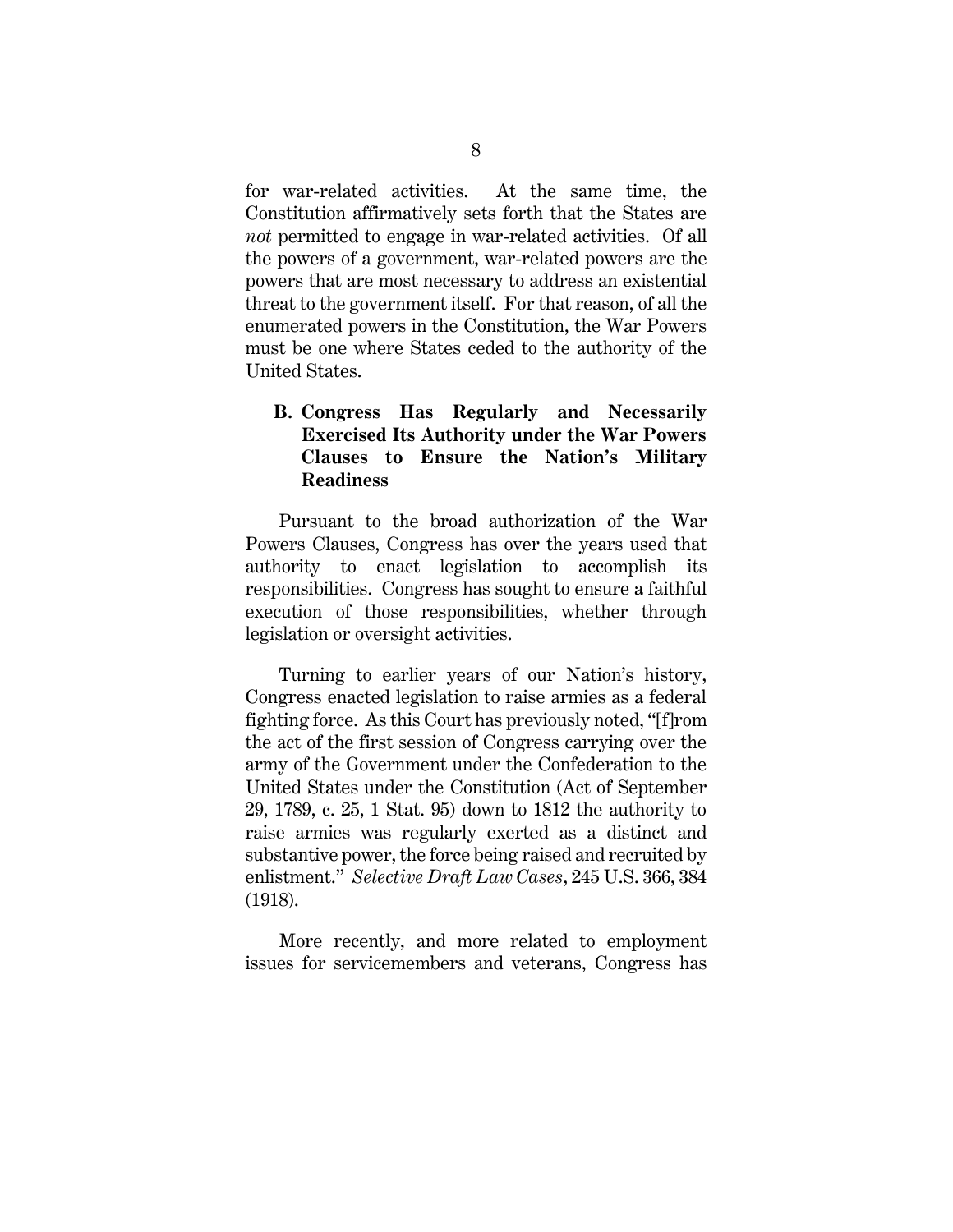enacted numerous statutes to incentivize service in the U.S. Armed Forces. The related enactments reflect a "national policy to encourage service in the United States Armed Forces" by granting service members "the right to return to civilian employment without adverse effect on their career progress." H.R. Rep. No. 448, 105th Cong., 2d Sess. 2 (1998) (House Report). This safeguard is even more important today because reservists have become a critical element of the military personnel.

Although numerous, a few examples of Congress using its War Powers to enact legislation relating to the employment rights and remedies for U.S. military personnel include the following:

> Selective Training and Service Act, 1940 Act, Pub. L. No. 76-783, 54 Stat. 885 ("To provide for the common defense by increasing the personnel of the armed forces of the United States and providing for its training.");

> Selective Service Act of 1948, Pub. L. No. 80-759, 62 Stat. 604 ("To provide for the common defense by increasing the strength of the armed forces of the United States, including the reserve components thereof, and for other purposes.");

> Veterans Benefits Act, Pub. L. No. 85- 857, 1958, 72 Stat. 1105 ("To consolidate into one Act all of the laws administered by the Veterans' Administration, and for other purposes.");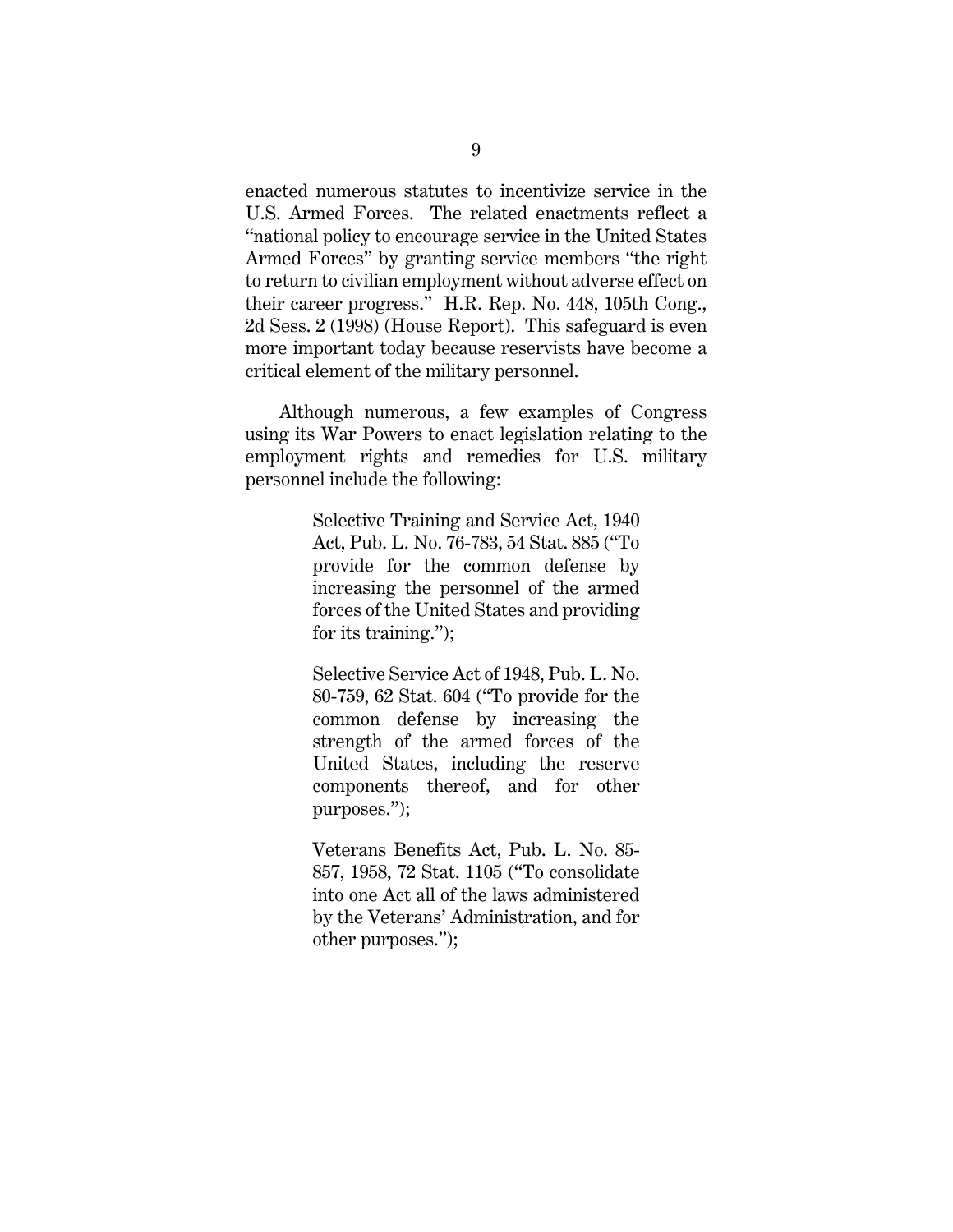Vietnam Era Veterans' Readjustment Assistance Act of 1974, Pub. L. No. 93- 508, 88 Stat. 1578 (To make improvements and amendments to educational and vocational programs for veterans and their family members.);

Uniformed Services Employment and Reemployment Rights Act of 1994 (USERRA), Pub. L. No. 103-353, 108 Stat. 3149 ("[T]o improve reemployment rights and benefits of veterans and other benefits of employment of certain members of the uniformed services, and for other purposes.");

Veterans Programs Enhancement Assistance Act of 1998, Pub. L. No. 105- 368, 112 Stat. 3315 ("[T]o improve benefits and services provided to Persian Gulf War veterans, to provide a cost-ofliving adjustment in rates of compensation paid to veterans with service-connected disabilities, to enhance programs providing health care, compensation, education, insurance, and other benefits for veterans, and for other purposes.").

Congress passed each of the above-listed laws and many others pursuant to its constitutional War Powers. Covering a wide range of issues, the legislation enables Congress to execute its unique responsibilities under the Constitution.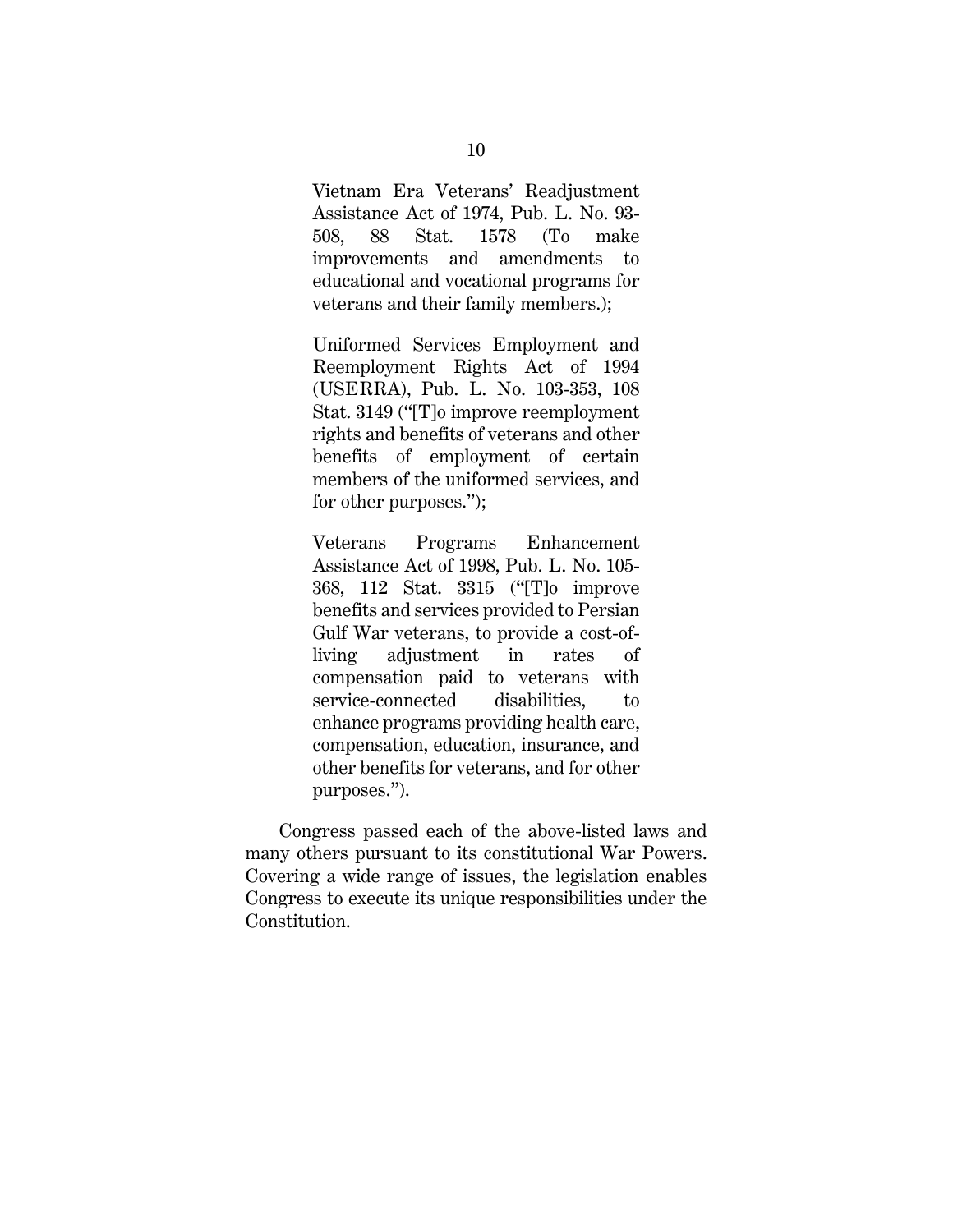Beyond legislation, in the current Congress, there are eight committees or subcommittees with oversight over the military matters. The Senate has the Senate Armed Services Committee, the Personnel Subcommittee, the Senate Appropriations Committee, and the Defense Subcommittee. The House of Representatives has the House Armed Services Committee, the Military Personnel Subcommittee, the House Appropriations Committee, and the Defense Subcommittee. The activities of these committees and subcommittees represent an important component of Congress's efforts to carry out its duties under the War Powers Clauses.

#### **II. USERRA as an Effective Application of Congress's War Powers**

In 1944, President Franklin D. Roosevelt said –

It is absolutely impossible to take millions of our young men out of their normal pursuits for the purpose of fighting to preserve the Nation, and then expect them to resume their normal activities without having any special consideration shown them.

President Franklin D. Roosevelt, Letter to Representative Ramspeck (1944) (cited in *Mitchell v. Cohen*, 333 U.S. 411, 419, n.12 (1948)). President Roosevelt's sentiment was not surprisingly shared by Congress, which, as noted above, over the last 80-plus years enacted numerous laws protecting the Nation's soldiers from employment discrimination and mistreatment during and after their service to the United States.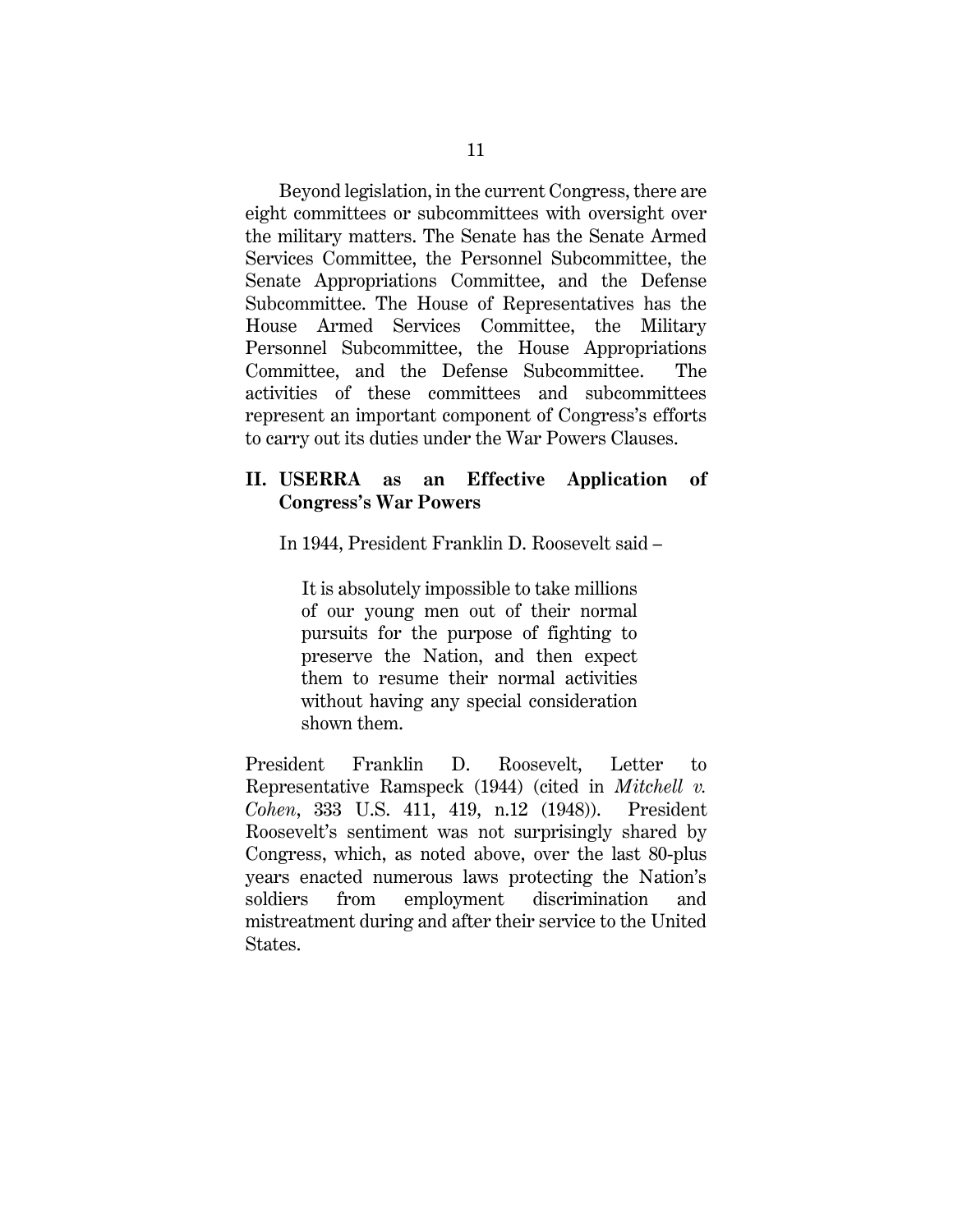In 1940, Congress passed the Selective Training and Service Act, Pub. L. No. 76-783, providing veterans a right to reemployment. 54 Stat. 885, 890 (1940). Four years later, Congress passed the Veterans Preference Act of 1944 (VPA), Pub. L. No. 78-359, 58 Stat. 387, "recognizing that millions of Americans had delayed or put on hold their civilian careers so they could serve the Nation in uniform." *See* U.S. Merit Systems Protection Board, *Veterans' Employment Redress in the Federal Civil Service* 2 (2014).

Nevertheless, in the decades after 1944, veterans were still experiencing mistreatment in gaining employment after serving their Nation in uniform. As such, Congress found the need to act again and provided further protections to servicemembers. In 1974, Congress passed the Vietnam Era Veterans Readjustment Assistance Act ("VRRA"). *See* Pub. L. No. 93-508 § 404, 88 Stat. 1578, 1594 (1974). In passing the VRRA, Congress noted that veterans continued to experience a reluctance and unwillingness of State and local governments to reemploy them. *See* Rep. of Comm. On Vets' Affs., S. Rep. No. 93-907, at 109-10 (1974).

Still, this was not enough to protect servicememebers from unfair employment actions. In 1994, USERRA was passed to continue Congress's efforts to "raise and support Armies" and "provide and maintain a Navy." U.S. Const. Art. I, § 8, Cls. 12-13. USERRA's purpose is three-fold:

> (1) to encourage noncareer service in the uniformed services by eliminating or minimizing the disadvantages to civilian careers and employment which can result from such service;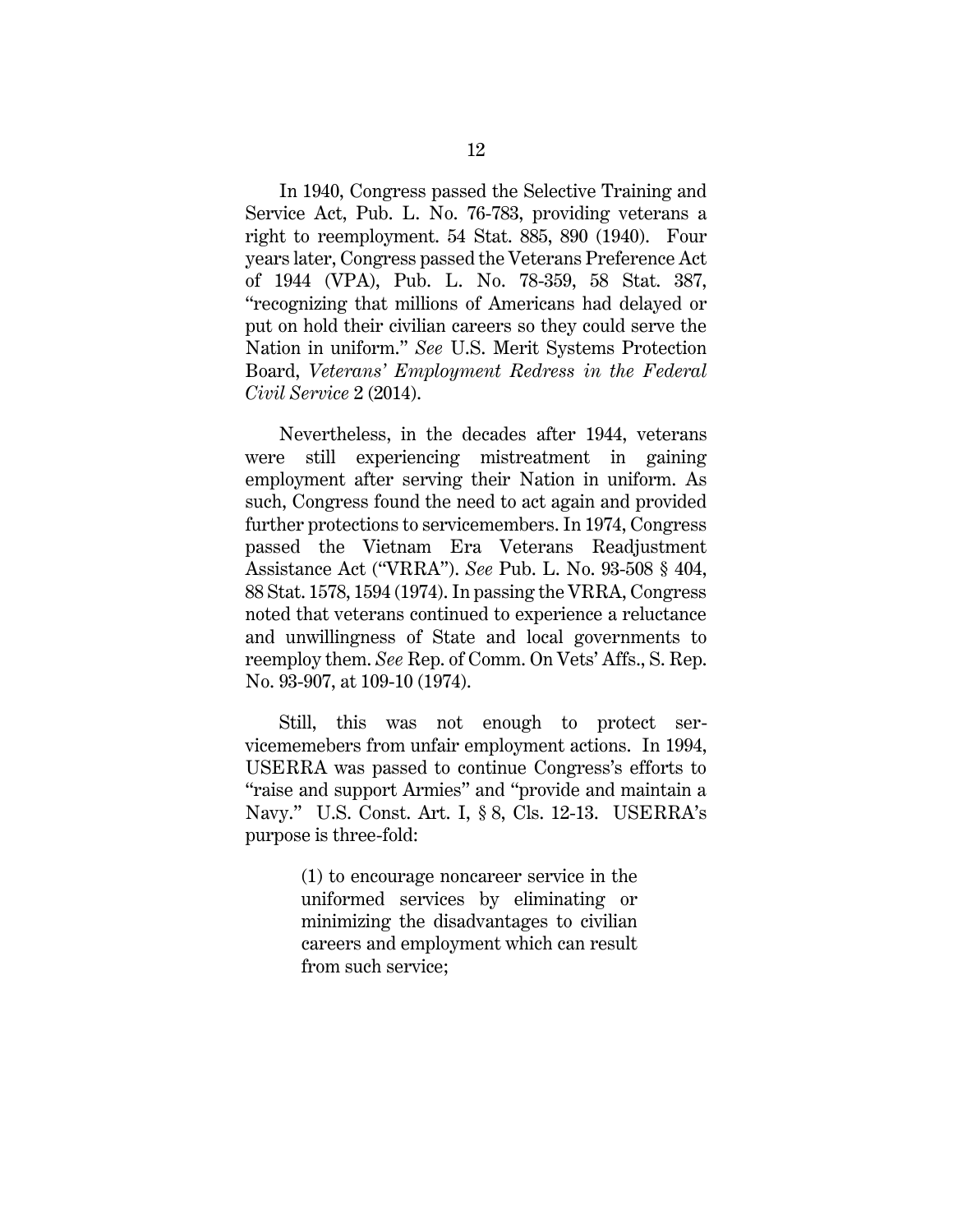(2) to minimize the disruption to the lives of persons performing service in the uniformed services as well as to their employers, their fellow employees, and their communities, by providing for the prompt reemployment of such persons upon their completion of such service; and

(3) to prohibit discrimination against persons because of their service in the uniformed services.

38 U.S.C. § 4301.<sup>2</sup> USERRA is the embodiment of Congress's express desire to eliminate—and provide a viable remedy for—discrimination by State and private employers on the basis of military service. On its face, USERRA was passed by Congress to protect servicemembers from discrimination during and after their service to the Nation—and is thus a critical tool when recruiting new members of the armed services.

USERRA's scope is broad, like the War Powers Clauses. USERRA prohibits discrimination against service members because of their service and service obligations, provides reemployment rights, and protects health insurance coverage and pensions. 38 U.S.C. §§ 4301–4333. The Act covers nearly all small and large private-sector employers, the Federal government, and

<sup>2</sup> USERRA was amended in 1998 to, among other things, explicitly authorize suits against State employers in state court. USERRA Amendments Act of 1998, H.R. 3213, 105th Cong. § 2(a) (1998). Also in 1998, Congress passed the Veterans Employment Opportunities Act, 5 U.S.C. § 3330a, which provides a remedy if a federal agency improperly denies a veteran their preference rights in hiring and employment.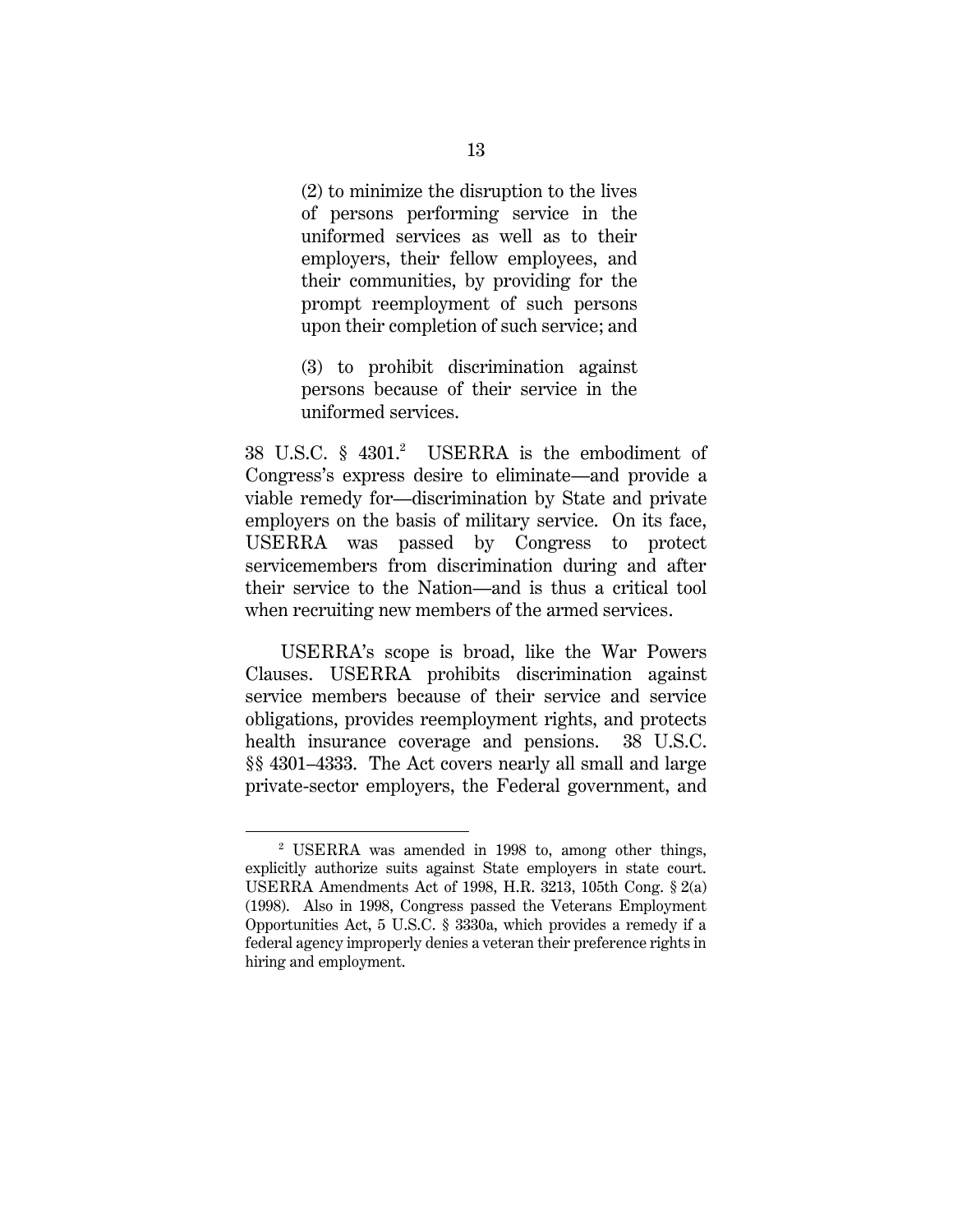State governments. *Id.* § 4303(4). Notably, an "employer" need not have a minimum number of employees to be covered by USERRA. *Id.* § 4303(4).

Importantly, to ensure that servicemembers can effectively enforce their rights under USERRA, Congress provided that servicemembers would be able to file suit in court. A servicemember may enforce their USERRA rights against a State employer or private employer either by filing an administrative complaint or by filing suit in state court. *Id.* U.S.C. § 4323.<sup>3</sup> Significantly it is the *servicemember* who decides whether to file suit in court *or* pursue an administrative claim. *Id.*   $§$  4323(a)(3).

USERRA provides significant remedies to those who have been discriminated against in violation of the law. A State or private employer can be subject to equitable and monetary relief. A court may require the employer (or potential employer) to provide the servicemember back pay, liquidated damages, lost benefits, prejudgment interest, and reimbursement of attorney fees. *Id.*  § 4323(d) and § 4323(h). The Act also directs the state court to use its equity powers. In pertinent part, the Act states "The court shall use . . . its full equity powers, including temporary or permanent injunctions . . . to vindicate the rights of benefits of persons under this chapter. *Id.* § 4323I. Significantly, Congress made clear

<sup>3</sup> Actions against the Federal government as an employer are enforced only through administrative procedures with appellate review in the U.S. Courts of Appeals. 38 U.S.C. § 4324; *see also*, U.S. Merit Systems Protection Board, *Veterans' Employment Redress Laws in the Federal Civil Service* (Nov. 2014), at https://www.mspb.gov/studies/studies/Veterans\_Employment\_Redr ess Laws in the Federal Civil Service 1103655.pdf.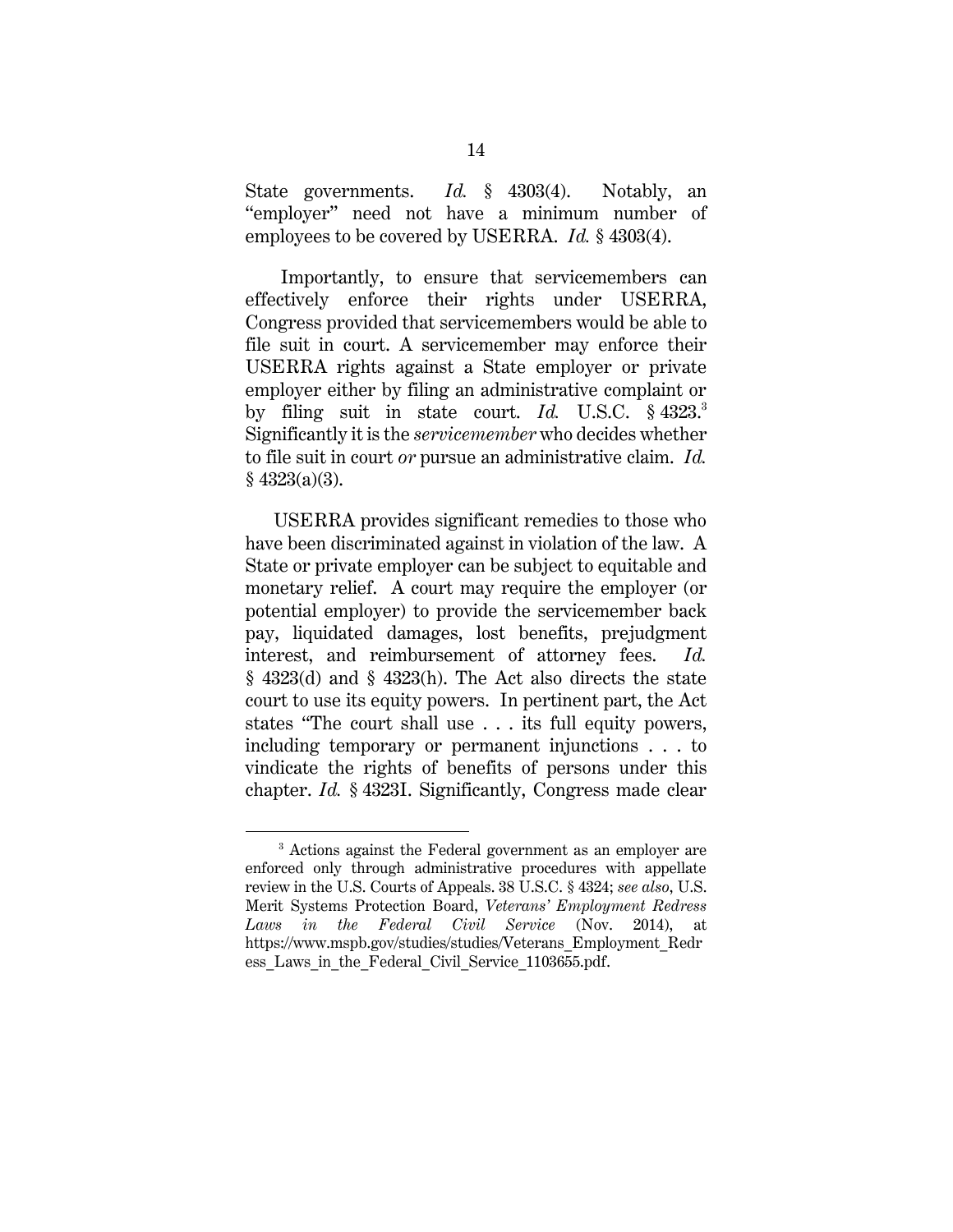that State employers were subject to these same remedies as a private employer to ensure that all servicemembers and veterans are treated equally. *Id.* § 4323(d)(3).

Congress also wanted to ensure that servicemembers who experienced discrimination or suffered other violations of their rights under the law would have time to pursue their claims. In a departure from most laws providing for a cause of action against employers or potential employers, USERRA has *no statute of limitations*. *See* 38 U.S.C. § 4327(b) ("[T]here shall be no limit on the period for filing the complaint or claim.").

The importance of USERRA to servicemembers and their families cannot be overstated. As former Members of Congress, *amici* view USERRA as a critically important piece of War Powers legislation designed to recruit and retain the Nation's servicemembers and to protect their employment during and after their service to the country.

### **III. The States Cannot Be Immune from Compliance with USERRA**

Under a proper reading of the Constitution, the States cannot opt out of legislation that is duly enacted pursuant to the War Powers Clauses. The test, structure, and history of the Constitution confirm this conclusion. The Constitution and the history of our Nation consistently make it clear that the States ceded any claim of immunity to being subject to the remedies necessary to effect duly enacted legislation pursuant to the War Powers Clauses.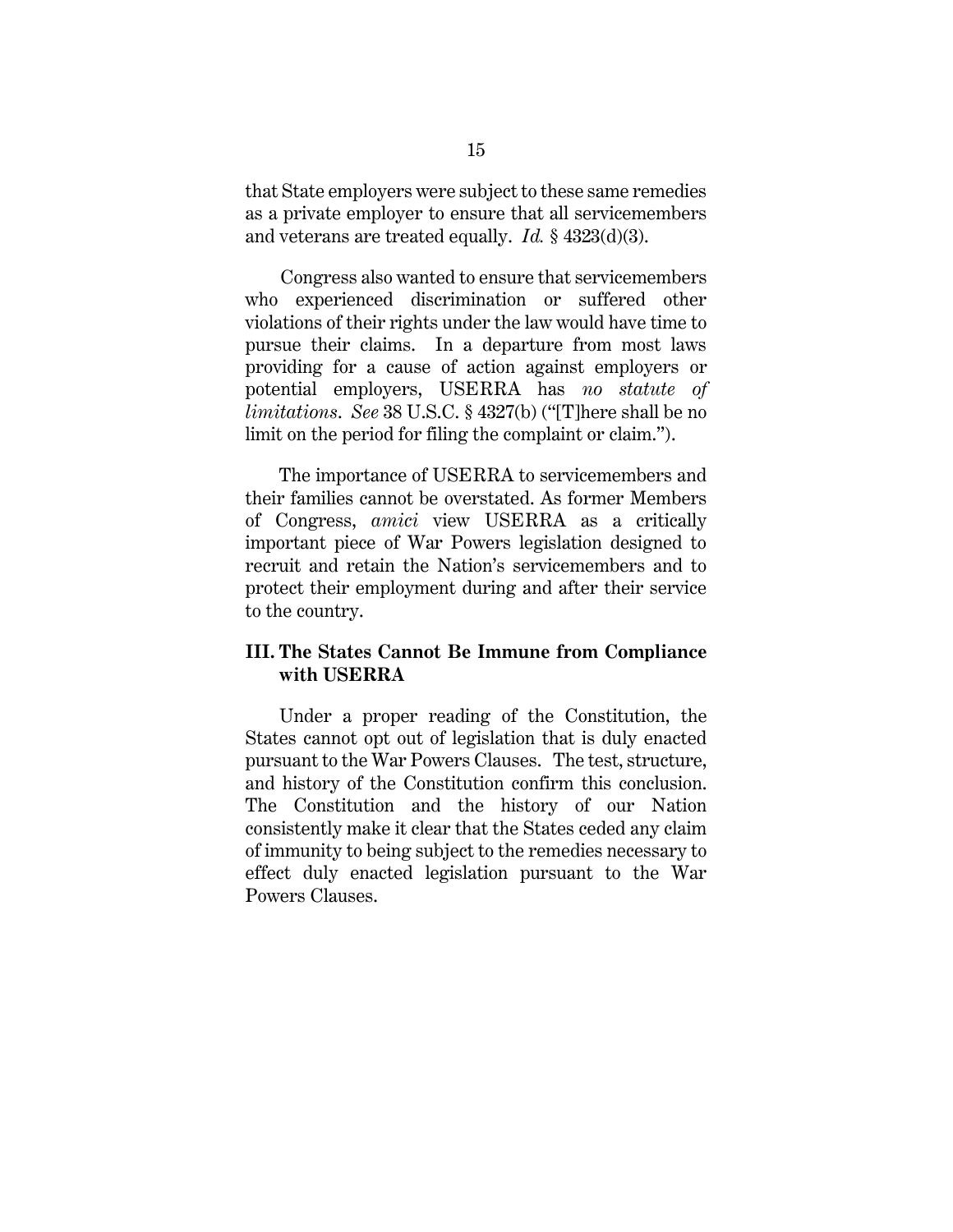#### **A. The "Plan of the Convention" Does Not Allow States to Opt Out of Legislation Enacted Pursuant to Congress's War Powers**

As noted above, the text and history of the Constitution evince an understanding that the War Powers were reserved exclusively for the Federal Government (through Congress and the President)—and not the States. This conclusion is consistent with the plan of the Convention, "which is shorthand for 'the structure of the original Constitution itself.'" *PennEast Pipeline Co. v. New Jersey*, 141 S. Ct. 2244, 2258 (2021) (quoting *Alden v. Maine,* 527 U.S. 706, 728 (1999); *see also* The Federalist No. 81, at 548–49 (J. Cooke ed. 1961) (A. Hamilton).

Along those lines, and as this Court has noted, a State may be sued if it has agreed to suit in the "plan of the Convention." *PennEast*, 141 S. Ct. at 2258; *Alden*, 527 U.S., at 728. "The 'plan of the Convention' includes certain waivers of sovereign immunity to which all States implicitly consented at the founding. *PennEast*, 141 S. Ct. at 2258 (citing *Alden*, 527 U.S. at 755–56). The Court has recognized waivers with respect to: suits against States asserting eminent domain, *PennEast*, 141 S. Ct. at 2258; in bankruptcy proceedings, *Central Va. Community College v. Katz*, 546 U.S. 356, 379 (2006), suits by other States, *South Dakota v. North Carolina*, 192 U.S. 286, 318 (1904), and suits by the Federal Government, *United States v. Texas*, 143 U.S. 621, 646 (1892).

Importantly, where the States "agreed in the plan of the Convention not to assert any sovereign immunity defense," Congress does not need to abrogate the States sovereign immunity through Section 5 of the Fourteenth Amendment. *Allen v. Cooper*, 140 S. Ct. 994, 1003 (2020).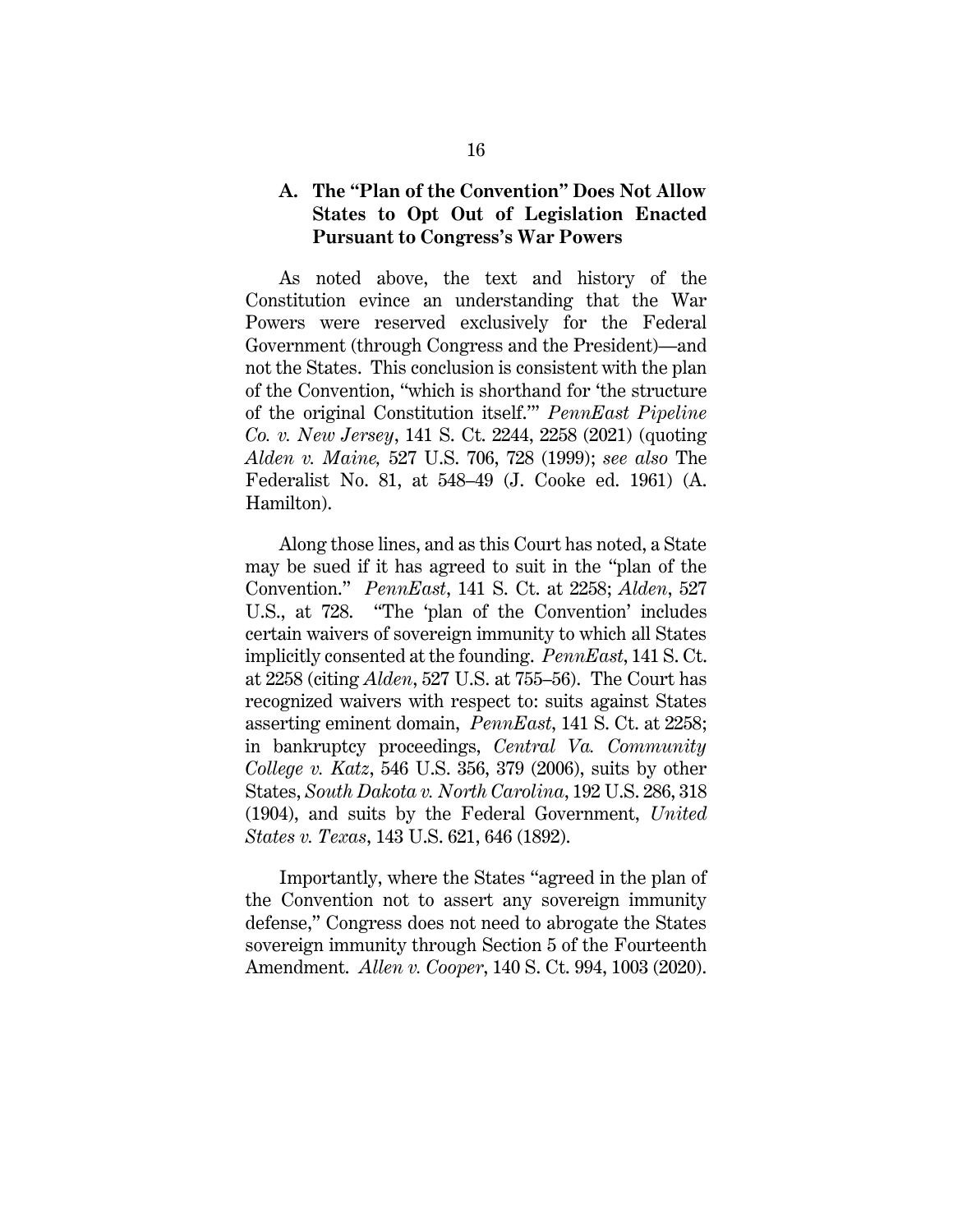In this sense—and not surprisingly—the War Powers Clauses are fundamentally different from other constitutional clauses that reserve certain powers to the Federal Government, such as the Intellectual Property Clauses, which require congressional abrogation in order to subject the States to suits. *See Allen*, 140 S. Ct. at 1007 (holding that Congress lacked authority to abrogate the States' immunity from copyright infringement suits in the Copyright Remedy Clarification Act of 1990); *Florida Prepaid Postsecondary Ed. Expense Bd. v. College Savings Bank*, 527 U.S. 627, 647–48 (1999) (holding that Patent and Plant Variety Protection Remedy Clarification Act (Patent Remedy Act), 35 U.S.C. §§ 271(h), 296(a), was not a valid abrogation of State immunity under the Fourteenth Amendment).

To be sure, and as a matter of constitutional governance, it should be a rare instance for a court to hold that the States agreed to be subject to suit in federal court, as part of the plan of the Convention. State sovereign immunity is an important feature of our Nation's constitutional structure. *See, e.g.*, *Franchise Tax Bd. of Cal. v. Hyatt*, 139 S. Ct. 1485, 1498 (2019) ("Interstate sovereign immunity is similarly integral to the structure of the Constitution."). This Court has rightfully held that the Constitution bars suits against nonconsenting States in a wide range of cases. *See, e.g.*, *Federal Maritime Comm'n v. S.C. Ports Auth.*, 535 U.S. 743, 769 (2002) (actions by private parties before federal administrative agencies); *Alden*, 527 U.S. at 759–60 (suits by private parties against a State in its own courts); *Blatchford v. Native Vill. of Noatak*, 501 U.S. 775, 788 (1991) (suits by Indian tribes in federal court); *Principality of Monaco v. Mississippi*, 292 U.S. 313, 331– 32 (1934) (suits by foreign states in federal court); *Ex*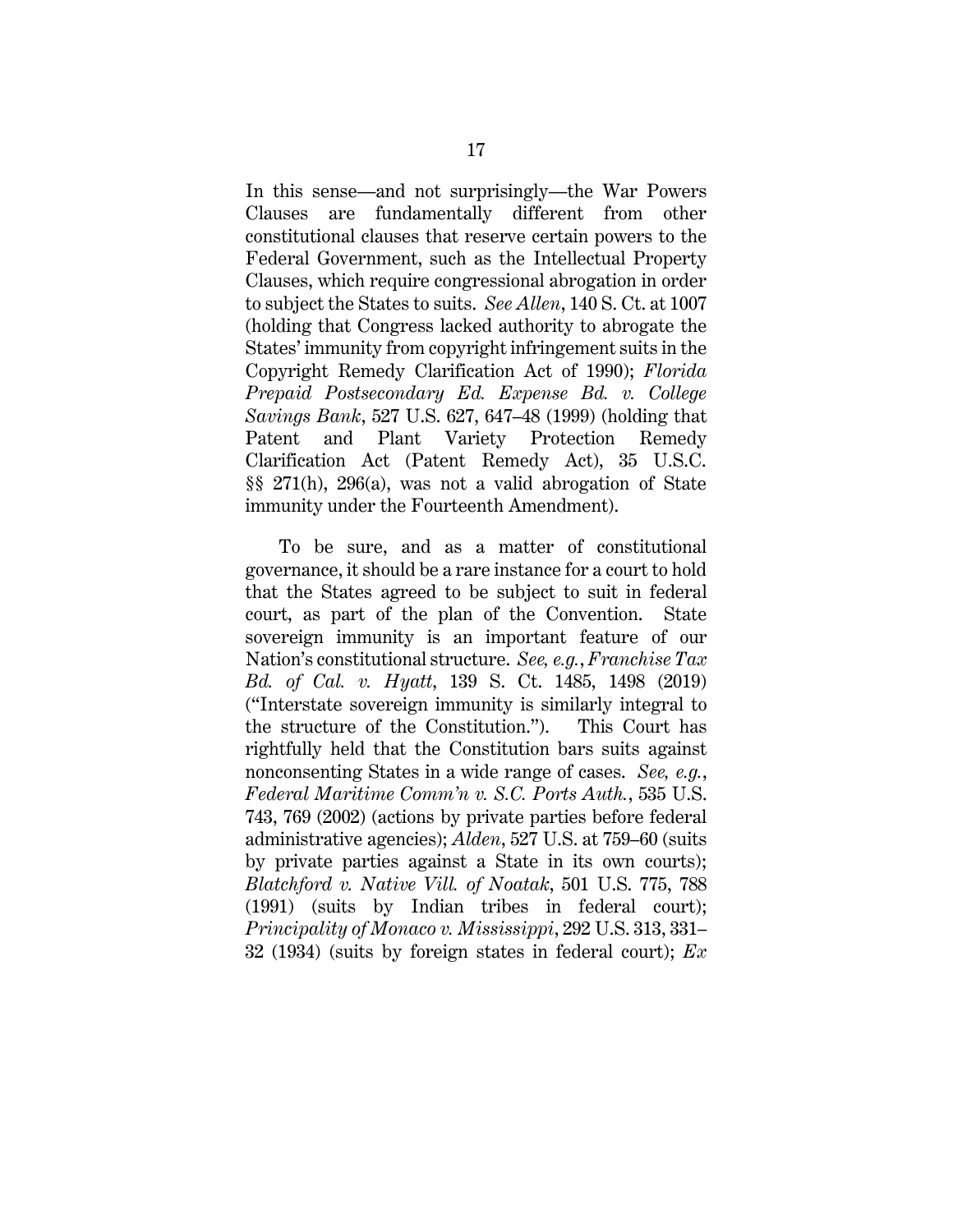*parte New York*, 256 U.S. 490, 503 (1921) (admiralty suits by private parties in federal court); *Smith v. Reeves*, 178 U.S. 436, 448–49 (1900) (suits by federal corporations in federal court).

But none of this Court's prior cases dealt with a governmental power that is so fundamentally important to the existence of a country. The power to wage war and to defend a nation from military threats is, in many respects, part and parcel with the ability of a country to exist. The Founders of our Nation, who understood this axiomatic point, created our great Nation through the Revolutionary War.

### **B. The Court's 2021 Decision and Reasoning in**  *PennEast Pipeline Co. v. New Jersey* **Support Petitioner's Position**

Just last term, the Court considered the "plan of the Convention" issue in the context of whether New Jersey could claim immunity from a suit for takings under the Fifth Amendment. *See PennEast*, 141 S. Ct. at 2244. Although the Court's ruling was split, *amici* see strong support for Petitioner's position in both the opinion of the Court and the dissent in *PennEast*.

The case concerned the Natural Gas Act and whether a private party (acting on behalf of the federal government under the act) could sue a State using the federal government's eminent domain power. *Id.* at 2251–52. In the majority opinion, penned by Chief Justice Roberts, the Court held that "the States consented at the founding to the exercise of the federal eminent domain power, whether by public officials or private delegatees." *Id.* at 2259. The majority relied on the "plan of the convention" and held that "PennEast's condemnation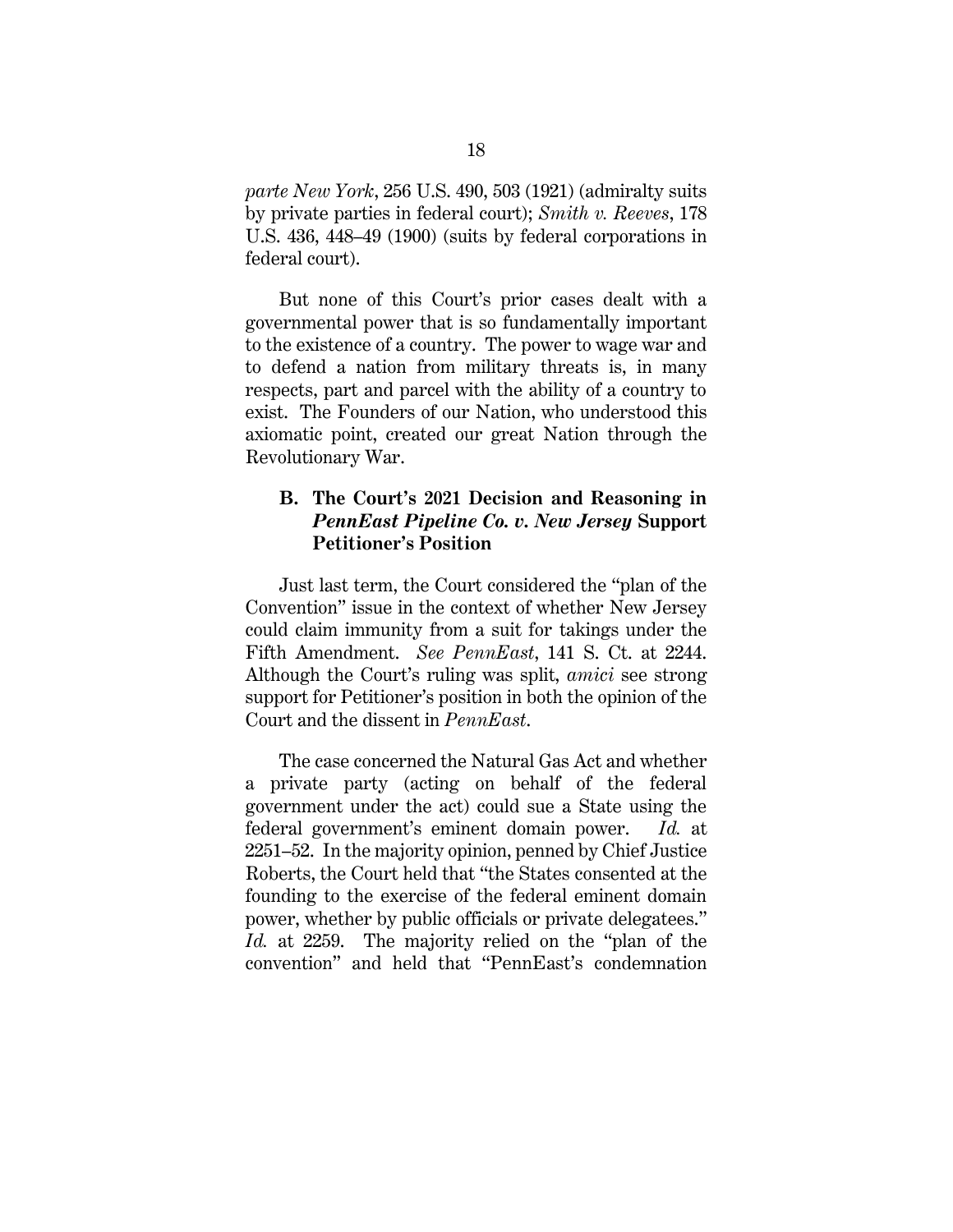action to give effect to the federal eminent domain power falls comfortably within the class of suits to which States consented under the plan of the Convention." *Id.*

In language that could securely and equally be applied to the Constitution's War Powers, the majority explained that the Federal Government's eminent domain power is necessarily superior to any State interest in that area:

> Since its inception, the Federal Government has wielded the power of eminent domain, and it has delegated that power to private parties. We have observed and approved of that practice. The eminent domain power may be exercised—whether by the Government or private delegatees—within state boundaries, including against state property. We have also stated, as a general matter, that "the United States may take property pursuant to its power of eminent domain in one of two ways: it can enter into physical possession of property without authority of a court order; or it can institute condemnation proceedings under various Acts of Congress providing authority for such takings."

*Id.* at 2257 (quoting *United States v. Dow*, 357 U.S. 17, 21 (1958)).

Speaking more generally, the Court explained that, "when the States entered the federal system, they renounced their right to the 'highest dominion in the lands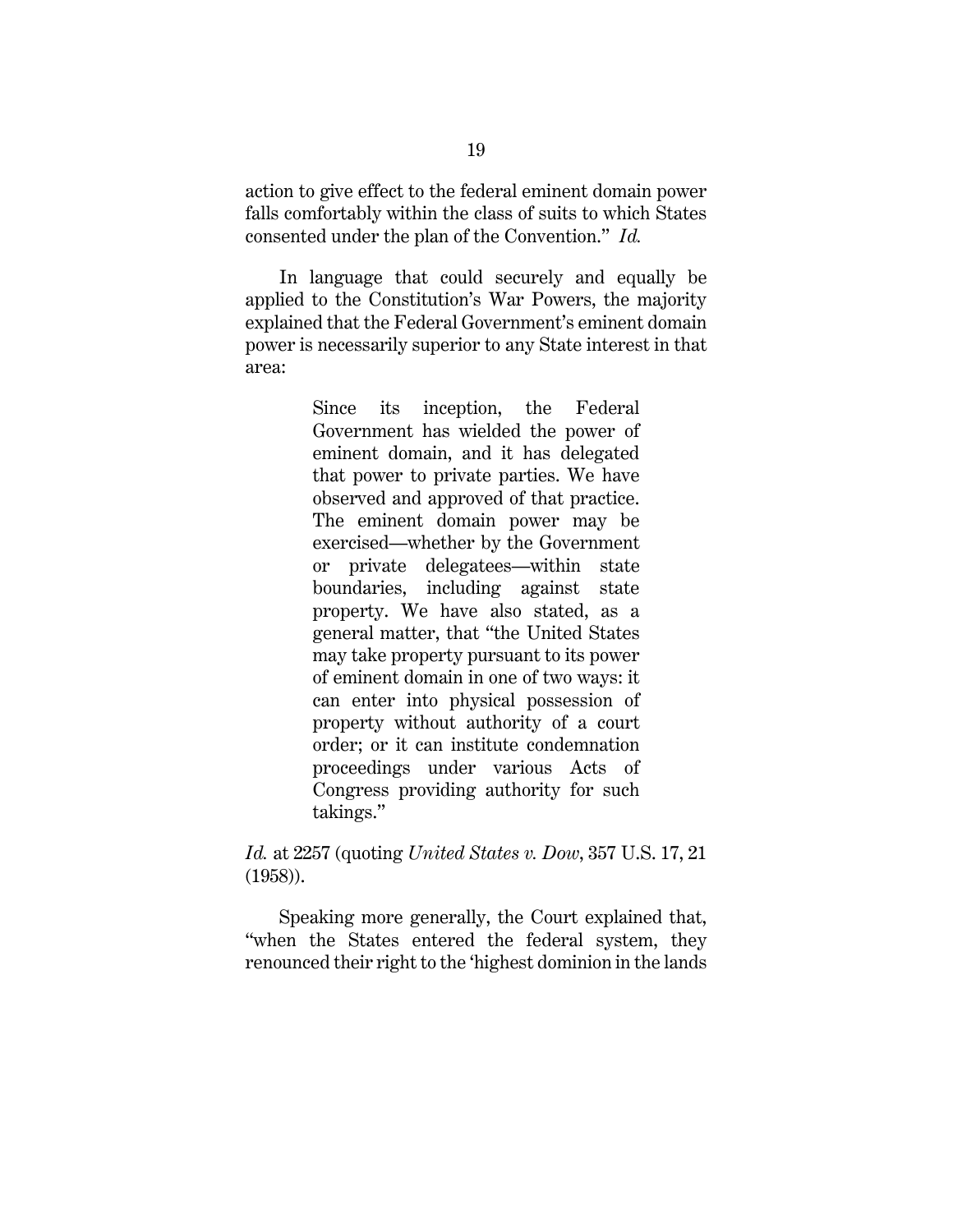comprised within their limits.'" *Id.* (quoting *Cherokee Nation v. S. Kan. Ry. Co.*, 135 U.S. 641, 656 (1890)). The plan of the Convention incorporated the principle that "States' eminent domain power would yield to that of the Federal Government 'so far as is necessary to the enjoyment of the powers conferred upon it by the Constitution.'" *Id.* at 2259 (quoting *Kohl v. United States*, 91 U.S. 367, 372 (1876)). In other words, "[i]f it is necessary that the United States government should have an eminent domain still higher than that of the State, in order that it may fully carry out the objects and purposes of the Constitution, then it has it." *Cherokee Nation*, 135 U.S. at 656 (quoting *Stockton v. Baltimore & N.Y.R., Co.*, 32 F. 9, 19 (D.N.J. 1887)).

And the Court correctly observed that the States' waiver at the Convention is more than simply an argument based on Congress's exclusive area of law. "Even when the Constitution vests in Congress complete law-making authority over a particular area, the Eleventh Amendment prevents congressional authorization of suits by private parties against unconsenting States." *Seminole Tribe of Fla. v. Florida*, 517 U.S. 44, 72 (1996).

The dissent in *PennEast* disagreed, obviously. Penned by Justice Barrett, the primary dissent noted that, "even in areas where Article I grants it 'complete lawmaking authority,' Congress lacks a tool that it could otherwise use to implement its power: 'authorization of suits by private parties against unconsenting States.'" 141 S. Ct. at 2266 (quoting *Seminole Tribe*, 517 U.S. at 72). The dissent continued: "Consistent with this principle, we have rejected arguments that the Indian Commerce Clause, the Interstate Commerce Clause, or the Intellectual Property Clause allows Congress to abrogate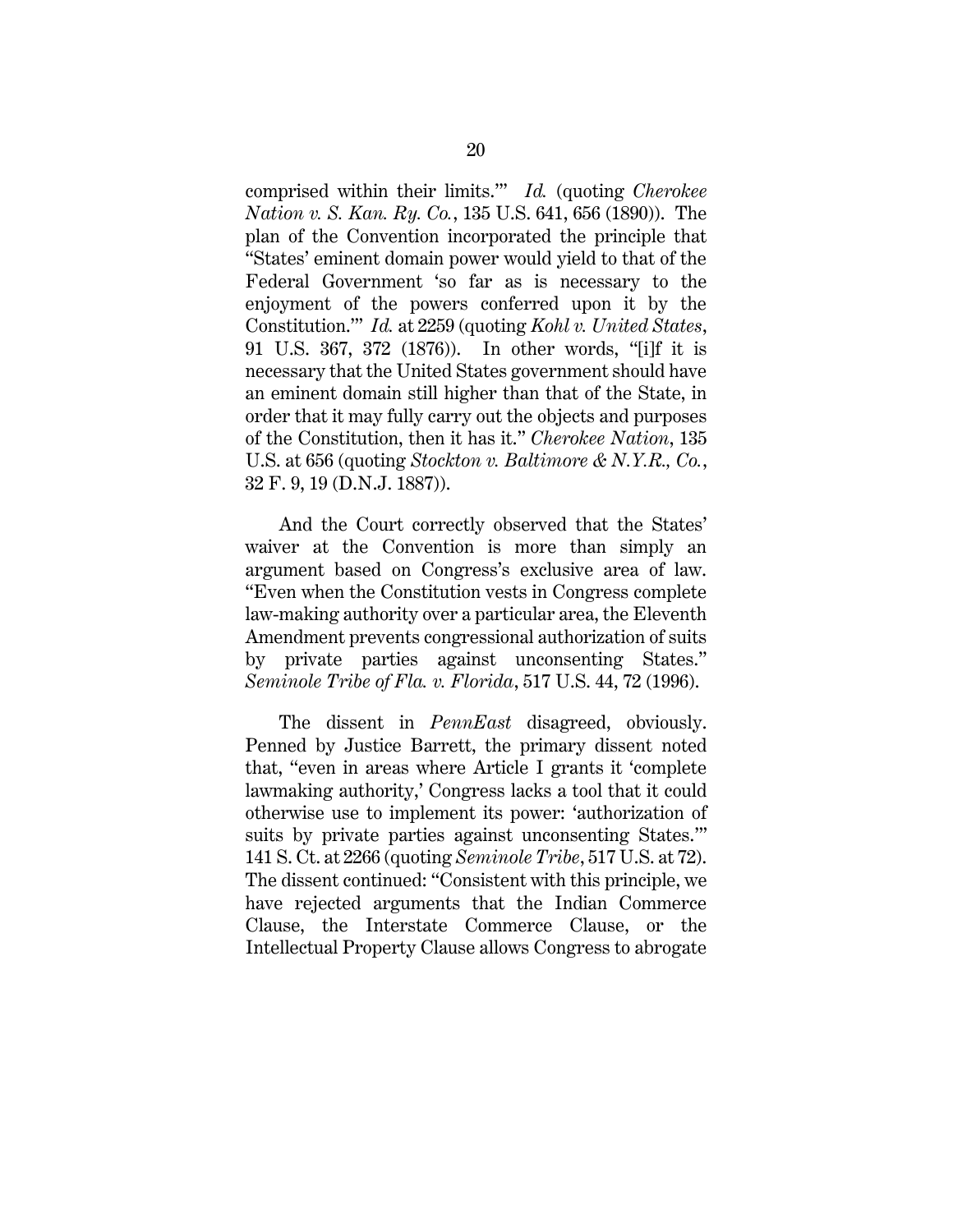a State's immunity from suit." *Id.* The dissent further recognized that there has been "one exception to this general limit on Congress' Article I powers: the Bankruptcy Clause." *Id.* at 1002.

Whether applying the majority analysis or the dissent's analysis, it is difficult to see how *PennEast* could lead to any conclusion other than that the States agreed to be subject to any remedy—including private lawsuits for money damages—necessary to effect and comply with duly enacted federal legislation under the War Powers Clauses.

### **C. The Theory of State Immunity Would Be Dangerously Disruptive to Congress's Responsibility to Ensure Uniform Military Readiness**

Moving beyond the plan of the Convention, *amici* offer their pragmatic perspective on Congress's role in considering whether the States can refuse, based on claims of state immunity, to comply with USERRA. From the perspective of the former members of Congress, it seems nearly infeasible to expect Congress to effectively execute its obligations and responsibilities under the War Powers Clauses if Congress is beholden to the States' agreement to comply.

Indeed, numerous States have refused to comply with USERRA. *See State of Florida, Dep't of Highway Safety & & Motor Vehicles v. Hightower*, 306 So. 3d 1193, 1201 (Fla. 2020); *Larkins v. Dep't of Mental Health & Mental Retardation*, 806 So. 2d 358, 362–63 (Ala. 2001); *Janowski v. Div. of State Police, Dep't of Safety & Homeland Sec.*, 981 A.2d 1166, 1170 (Del. 2009); *Anstadt v. Bd. of Regents of Univ. Sys. of Ga.*, 693 S.E.2d 868, 870–71 & n.14 (Ga.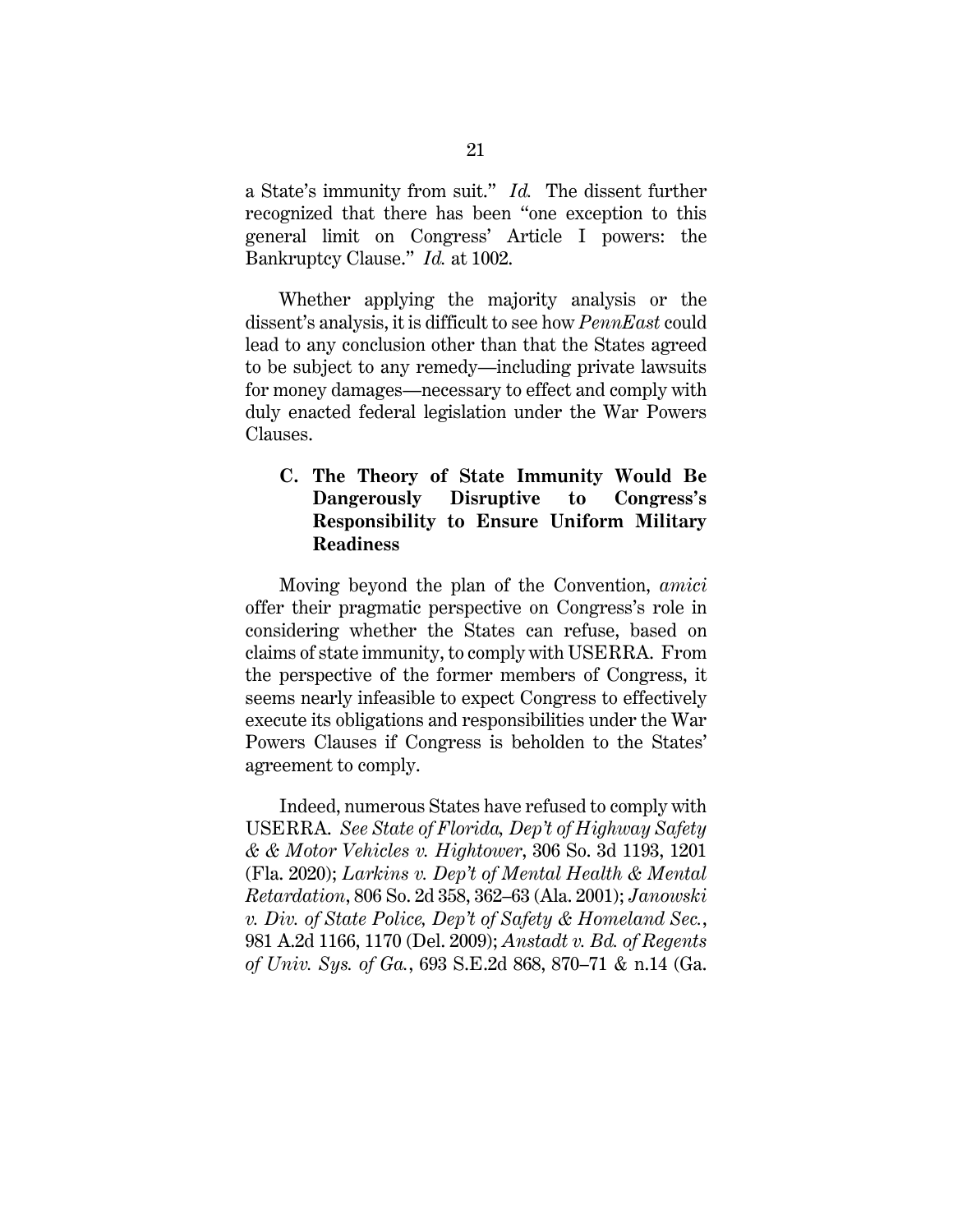Ct. App. 2010); *Smith v. Tenn. Nat'l Guard*, 387 S.W.3d 570, 574–75 (Tenn. Ct. App. 2012), *cert. denied*, 133 S. Ct. 1471 (2013); *Clark v. Va. Dep't of State Police*, 793 S.E.2d 1, 7 (Va. 2016); *see also* Jeffrey M. Hirsch, *War Powers Abrogation*, 89 Geo. Wash. L. Rev. 593 (2021).

These results have created unacceptable anomalies in trying to craft uniform legal requirements. Some veterans in certain States are subject to discrimination with no adequate remedy against State employers, while other veterans in other States enjoy their well-earned protections under USERRA against State employers.

Similarly, accepting the theory of state immunity, an individual employed by a local government can sue the local government for a USERRA violation but not the State government. State immunity, after all, does not apply to local governments and other political subdivisions within the state. *See Mt. Healthy City Sch. Dist. Bd. of Educ. v. Doyle*, 429 U.S. 274, 280 (1977) (holding that the Eleventh Amendment does not apply to local governmental entities); Settlement Agreement, *Goodman v. City of New York*, No. 1:10-cv-05236-RJS (S.D.N.Y. July 2, 2013) (ECF No. 97-1) (settlement of USERRA litigation against the City of New York brought by members of the New York Police Department who performed active military service, while employed by the NYPD, in response to the attacks on September 11, 2001). 4 *Amici* are hard-pressed to understand why, for example, state law enforcement officers should not be

<sup>4</sup> https://www.justice.gov/archive/usao/nys/pressreleases/January 14/USERRASttlementPR/USERRA%20Approved%20Settlement%20 Agreement.pdf; *see also* New York City Police Pension Fund, Goodman Settlement (announcing settlement), at https:// www1.nyc.gov/html/nycppf/html/home/goodman\_settlement.shtml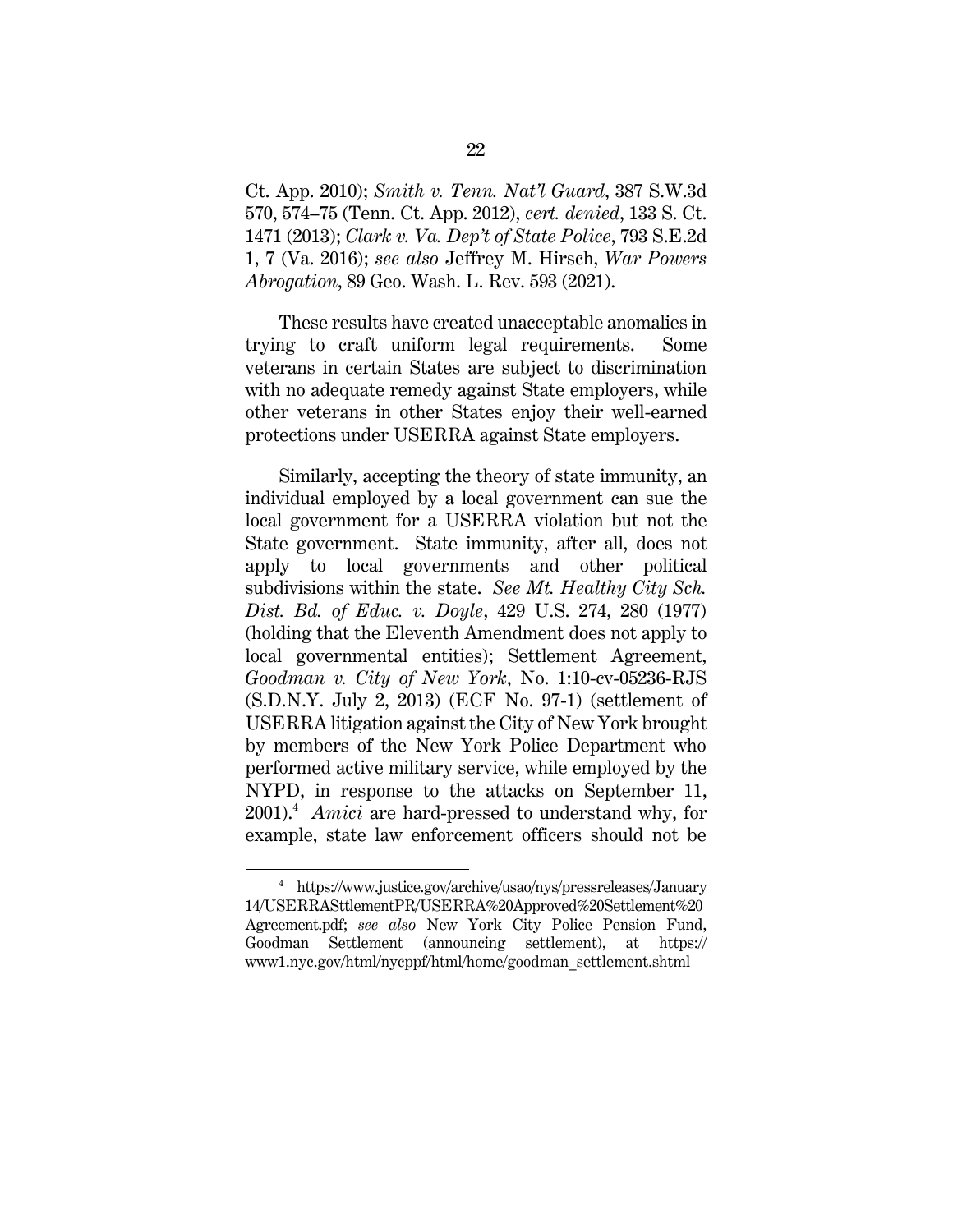afforded the same rights and remedies, pursuant to the War Powers, as their fellow local law enforcement officers.

It should also not matter that Congress did not subject nonconsenting States to money-damages lawsuits by servicemembers until 1994. This is not an instance of congressional avoidance, *Printz v. United States*, 521 U.S. 898, 918 (1997)). As employment arrangements change over the years, Congress may choose different remedies to allow servicemembers and veterans to enforce their rights. Simply because Congress chose not to enact certain remedies at an earlier date does not mean that Congress now does not have the authority of the War Powers Act to provide a remedy to ensure that the States respect the rights of U.S. servicemembers and veterans.

Finally, it strains the imagination to think that the Founders expected their new Federal Government's wartime interests to be subject to the whims of the States. One can see how State sovereignty might trump, for example, the Intellectual Property Clause, but with war being an existential threat to the future of the Nation, and given their experience with the far-from-optimal structure of the Articles of Confederation, the only reasonable conclusion is that the States agreed to consent to any foreseeable remedy that Congress may enact in order to carry out its obligations under the War Powers Clauses, including lawsuit by servicemembers and veterans to remedy discrimination based on military service.

#### **CONCLUSION**

For the foregoing reasons, *Amici Curiae* Former Members of Congress respectfully request that this Court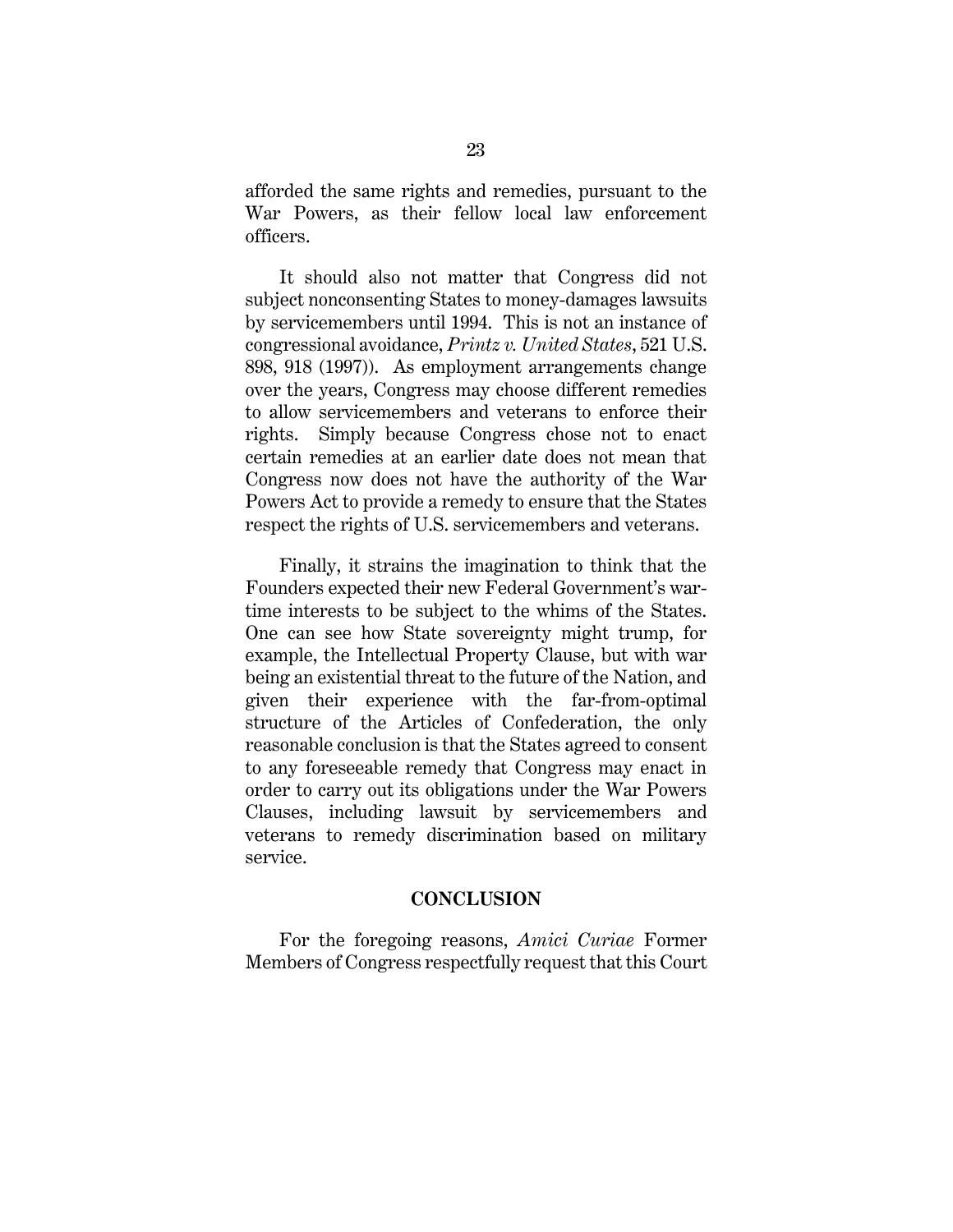reverse the decision of the Texas state court. The Court should hold that, pursuant to the plan of the Convention, the States have waived their rights to claim immunity from private suits for money damages that are authorized by legislation duly enacted by Congress pursuant to its broad War Powers authorization under the U.S. constitution.

Respectfully submitted,

James M. Eisenmann Alden Law Group LLC 1850 M Street, NW Suite 901 Washington, DC 20036 jeisenmann@aldenlg.com Matthew J. Dowd  *Counsel of Record* Robert J. Scheffel Dowd Scheffel PLLC 1717 Pennsylvania Ave, NW Suite 1025 Washington, D.C. 20006 (202) 559-9175 mdowd@dowdscheffel.com rscheffel@dowdscheffel.com

*Counsel for Amicus Curiae*

February 7, 2022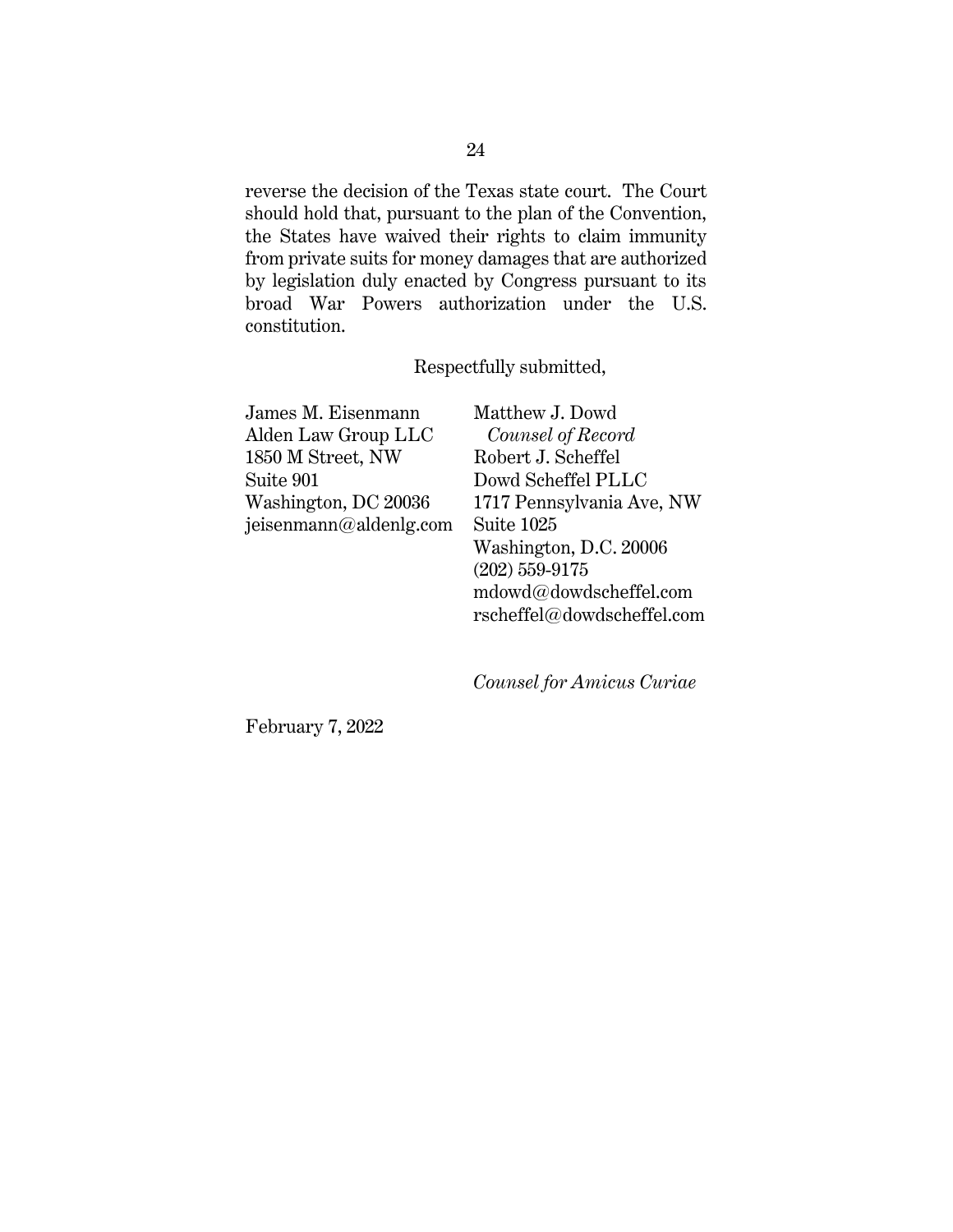### APPENDIX: LIST OF *AMICI*

### **Former Members**

Ackerman, Gary Representative of New York

Andrews, Tom Representative of Maine

Barrow, John Representative of Georgia

Begich, Mark Senator of Alaska

Berman, Howard Representative of California

Braley, Bruce Representative of Iowa

Capps, Lois Representative of California

Carnahan, Jean Senator of Missouri

Carnahan, Russ Representative of Missouri

Carr, Robert Representative of Michigan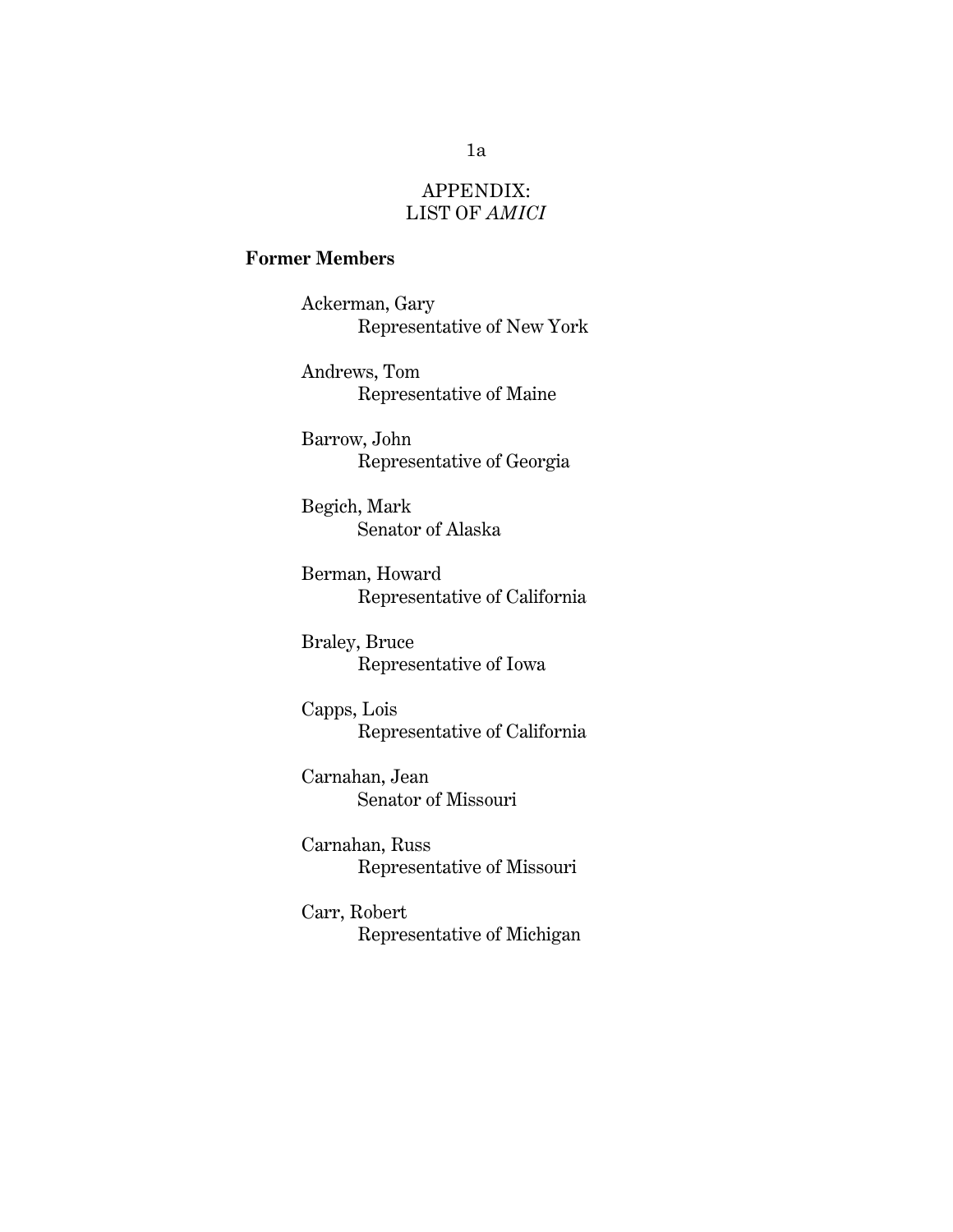Coleman, Tom Representative of Missouri

Costello, Jerry Representative of Illinois

Daschle, Thomas Senator of South Dakota

Dorgan, Byron Senator of North Dakota Representative of North Dakota

Edwards, Donna Representative of Maryland

Edwards, Mickey Representative of Oklahoma

Gephardt, Richard Representative of Missouri

Gilchrest, Wayne Representative of Maryland

Halvorson, Deborah Representative of Illinois

Hanabusa, Colleen Representative of Hawaii

Hodes, Paul Representative of New Hampshire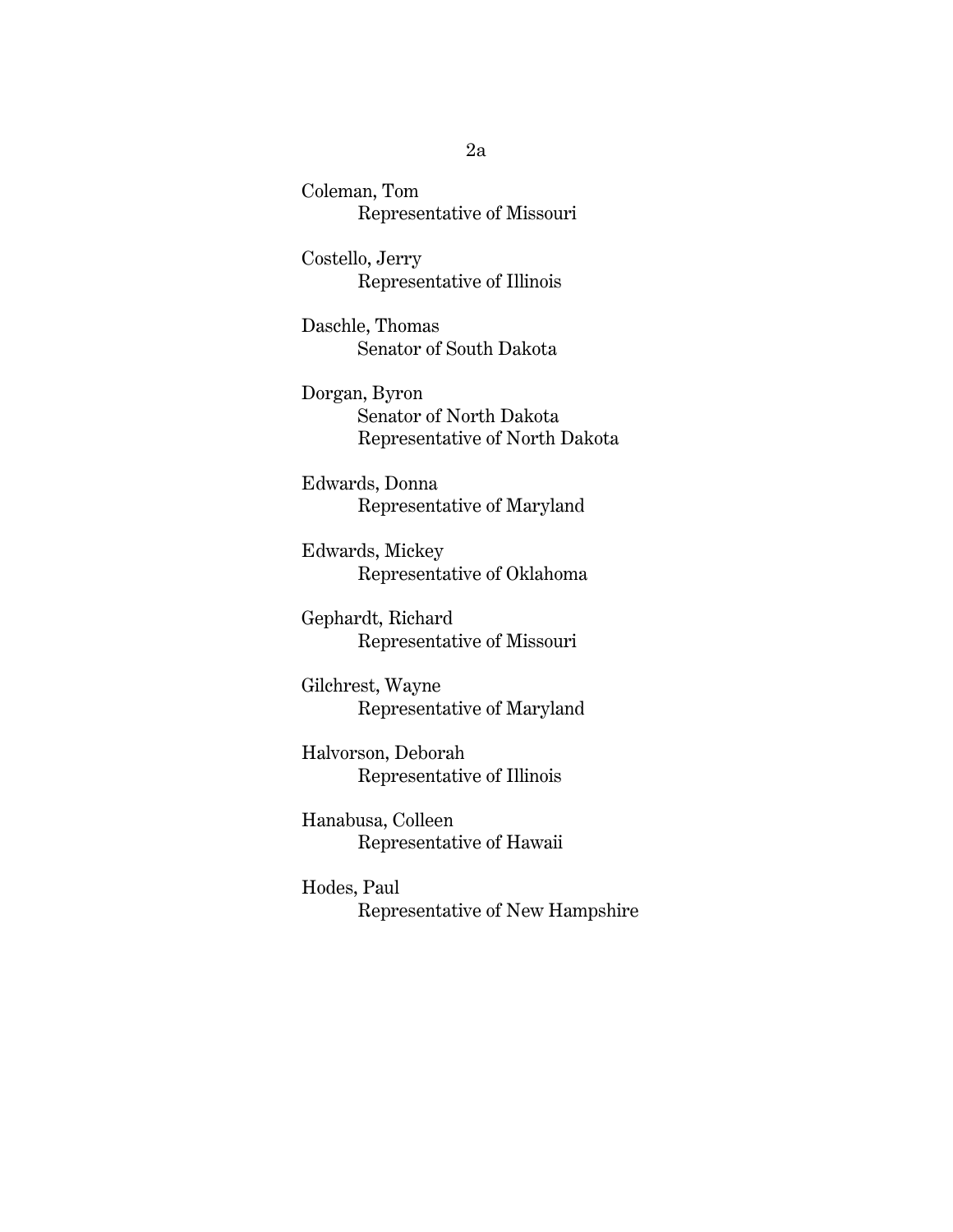Israel, Steve Representative of New York

Kilroy, Mary Jo Representative of Ohio

Klein, Ron Representative of Florida

Lampson, Nick Representative of Texas

LaRocco, Larry Representative of Idaho

LeBoutillier, John Representative of New York

Levine, Mel Representative of California

McCloskey, Paul Representative of California

McDermott, James Representative of Washington

Miller, Brad Representative of North Carolina

Morella, Connie Representative of Maryland

Panetta, Leon Representative of California